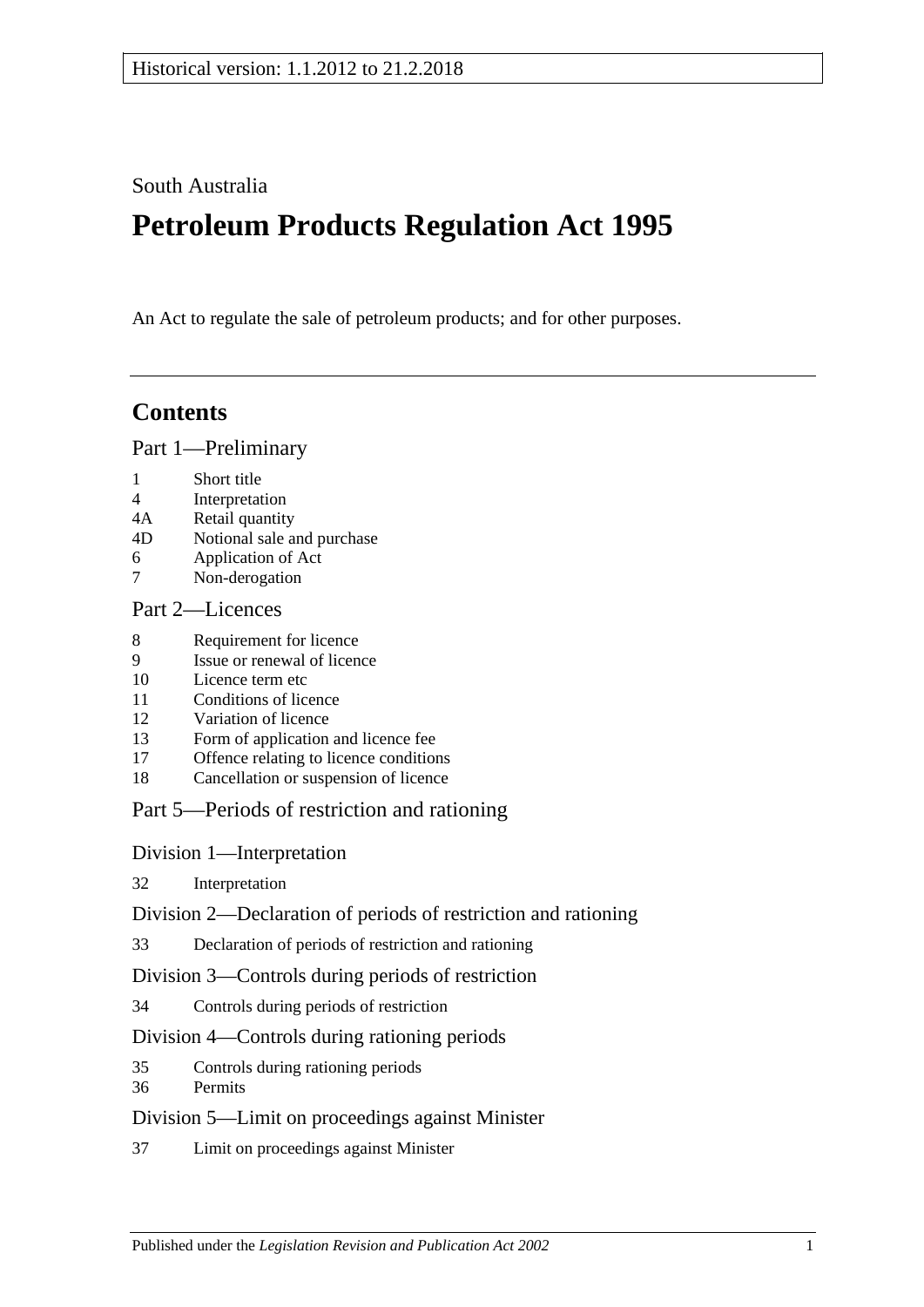#### [Division 6—Conservation of petroleum products](#page-9-2)

- 38 [Publication of desirable principles for conserving petroleum](#page-9-3)
- 39 [Special consideration to be given to those living in country areas](#page-9-4)

#### [Part 8—Authorised officers](#page-9-5)

- 42 [Appointment of authorised officers](#page-9-6)<br>43 Identification of authorised officers
- [Identification of authorised officers](#page-10-0)
- 44 [Powers of authorised officers](#page-10-1)
- 45 [Offence to hinder etc authorised officers](#page-11-0)
- 46 [Self-incrimination](#page-11-1)

#### [Part 9—Appeals](#page-12-0)

47 [Appeals](#page-12-1)

#### [Part 11—Miscellaneous](#page-13-0)

- 49 [Delegation](#page-13-1)
- 50 [Register](#page-13-2)
- 51 [Particulars of dealings with petroleum products](#page-13-3)
- 52 [Records to be kept of bulk transport of petroleum products](#page-14-0)
- 53 [Records to be kept](#page-14-1)
- 53A [Falsely claiming to hold licence or permit etc](#page-14-2)
- 54 [False or misleading information](#page-14-3)
- 55 [Statutory declarations](#page-15-0)
- 56 [Confidentiality](#page-15-1)
- 57 [General defence](#page-16-0)
- 60 [Continuing offence](#page-16-1)
- 61 [Prosecutions](#page-16-2)
- 62 [Evidence](#page-17-0)
- 63 [Service](#page-17-1)
- 64 [Regulations](#page-18-0)

[Legislative history](#page-19-0)

#### <span id="page-1-0"></span>**The Parliament of South Australia enacts as follows:**

# **Part 1—Preliminary**

#### <span id="page-1-1"></span>**1—Short title**

This Act may be cited as the *Petroleum Products Regulation Act 1995*.

#### <span id="page-1-2"></span>**4—Interpretation**

(1) In this Act, unless the contrary intention appears—

*authorised officer* means an authorised officer under [Part 8;](#page-9-5)

*Commissioner* means the person for the time being holding or acting in the position of the Commissioner of State Taxation or a position of Deputy Commissioner of State Taxation and any other person performing any of the duties or functions of the Commissioner of State Taxation or a Deputy Commissioner of State Taxation;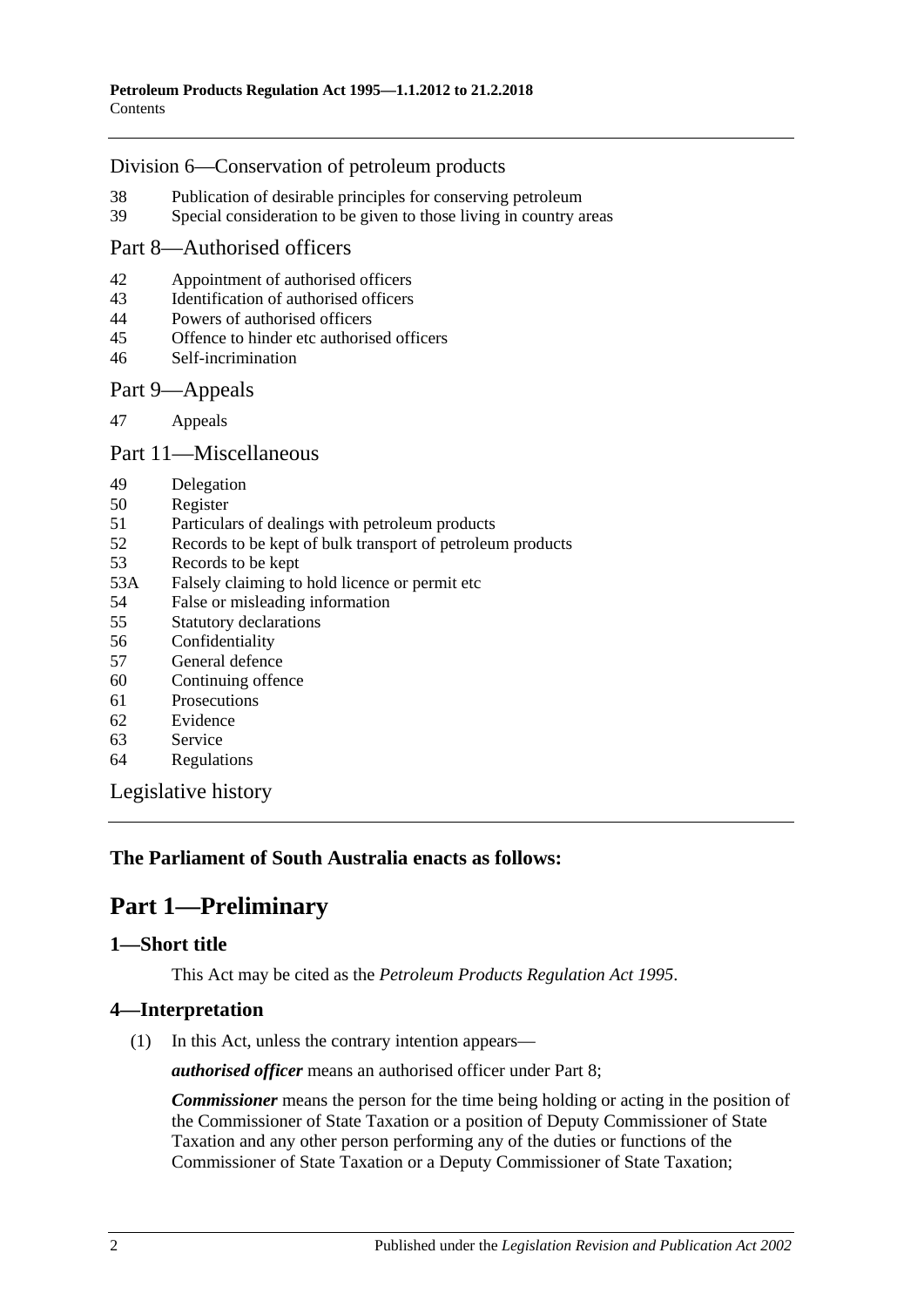*Commonwealth customs duty* means customs duty on petroleum products payable under the *Customs Tariff Act 1995* of the Commonwealth, or other legislation of the Commonwealth prescribed under this Act;

*Commonwealth excise duty* means excise duty on petroleum products payable under the *Excise Tariff Act 1921* of the Commonwealth, or other legislation of the Commonwealth prescribed under this Act;

*condition*, in relation to a licence or permit, includes a limitation or restriction;

*contravention* includes failure to comply with a requirement;

*corresponding law* means a law of another State, or of a Territory, of the Commonwealth declared by regulation to be a corresponding law for the purposes of this Act;

*diesel fuel* means a petroleum or shale product used or capable of being used in propelling a diesel engined road vehicle, but does not include a prescribed substance;

*eligible petroleum products* means petroleum products on which Commonwealth customs or excise duty has been paid or is payable but does not include petroleum products prepared by mixture of a petroleum product on which such duty has been paid or is payable with a petroleum product on which such duty has not been paid nor is payable;

*licence* means a licence under [Part 2;](#page-4-3)

*licensee* means the holder of a licence under [Part 2;](#page-4-3)

*liquefied petroleum gas* means a hydrocarbon fluid composed predominantly of any of the following hydrocarbons or mixtures of all or any of them:

- (a) propane  $(C_3H_8)$ ;
- (b) propylene  $(C_3H_6)$ ;
- (c) butane  $(C_4H_{10})$ ;
- (d) butylene  $(C_4H_8)$ ;

*motor spirit* means petrol or other petroleum or shale spirit having a closed-cup flash point of less than 23° Celsius when tested by the Abel method as set out in Part 1 of Australian Standard 2106 "Determination of the Flash Point of Flammable Liquids (Closed Cup)", but does not include—

- (a) solvents; or
- (b) special boiling point spirits; or
- (c) liquefied petroleum gas; or
- (d) any prescribed substance;

*period of restriction* means a period declared by proclamation under [Part 5](#page-6-2) to be a period of restriction (whether or not it is also a rationing period);

*permit* means a permit under [Part 5;](#page-6-2)

*permit holder* means a person to whom a permit is issued under [Part 5;](#page-6-2)

*petroleum product* means—

(a) motor spirit; or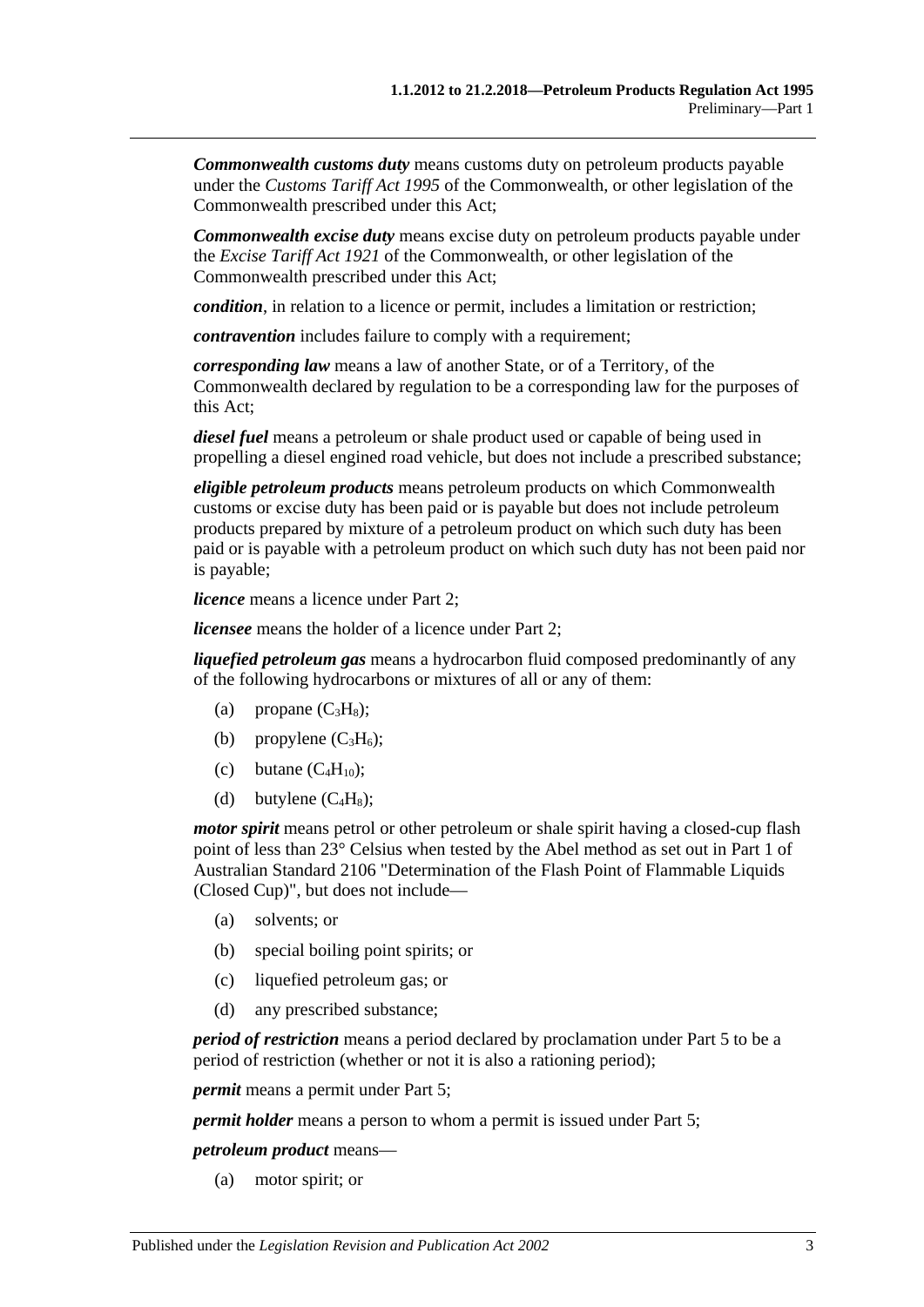- (b) diesel fuel; or
- (c) liquefied petroleum gas; or
- (d) any other substance declared by regulation to be a petroleum product;

*premises* includes any place or vehicle;

*rationed petroleum product* means a petroleum product of a kind declared by proclamation under [Part 5](#page-6-2) to be rationed petroleum products;

*rationing period* means a period of restriction declared by proclamation under [Part 5](#page-6-2) to be a rationing period;

*record* includes any book, document or writing and any other source of information compiled, recorded or stored by computer, microfilm or other process, or in any other manner or by any other means;

*retail licence* means a licence under [Part 2](#page-4-3) that authorises retail sales of petroleum products;

*retail sale* means a sale in a retail quantity for the purposes of use or consumption, and its correlatives and derivatives have corresponding meanings;

*unleaded petrol* means petrol that—

- (a) does not contain more than 0.013 grams of lead; and
- (b) does not contain more than 0.0013 grams of phosphorus,

per litre;

*vehicle* includes any kind of aircraft or vessel;

*vending machine* means a machine constructed to dispense petroleum products on the insertion into the machine of money or a token, card, disk or other object;

*wholesale* means a sale other than a retail sale;

*wholesale licence* means a licence under [Part 2](#page-4-3) that authorises the sale of petroleum products by wholesale.

- (2) In this Act, a reference to a Commonwealth Act includes a reference to—
	- (a) that Commonwealth Act as amended and in force for the time being; and
	- (b) an Act enacted in substitution for that Act.

#### <span id="page-3-0"></span>**4A—Retail quantity**

- (1) Subject to this section, for the purposes of this Act *retail quantity* in relation to petroleum products means a quantity not exceeding 3 000 litres or, if some other quantity is prescribed by regulation, that quantity.
- (2) However, a quantity of petroleum products is not a retail quantity unless it is delivered at a fixed site by a metered pump into—
	- (a) a running tank of a vehicle; or
	- (b) a container that has a capacity of less than 250 litres.
- (3) The regulations may prescribe different quantities for different types of petroleum products.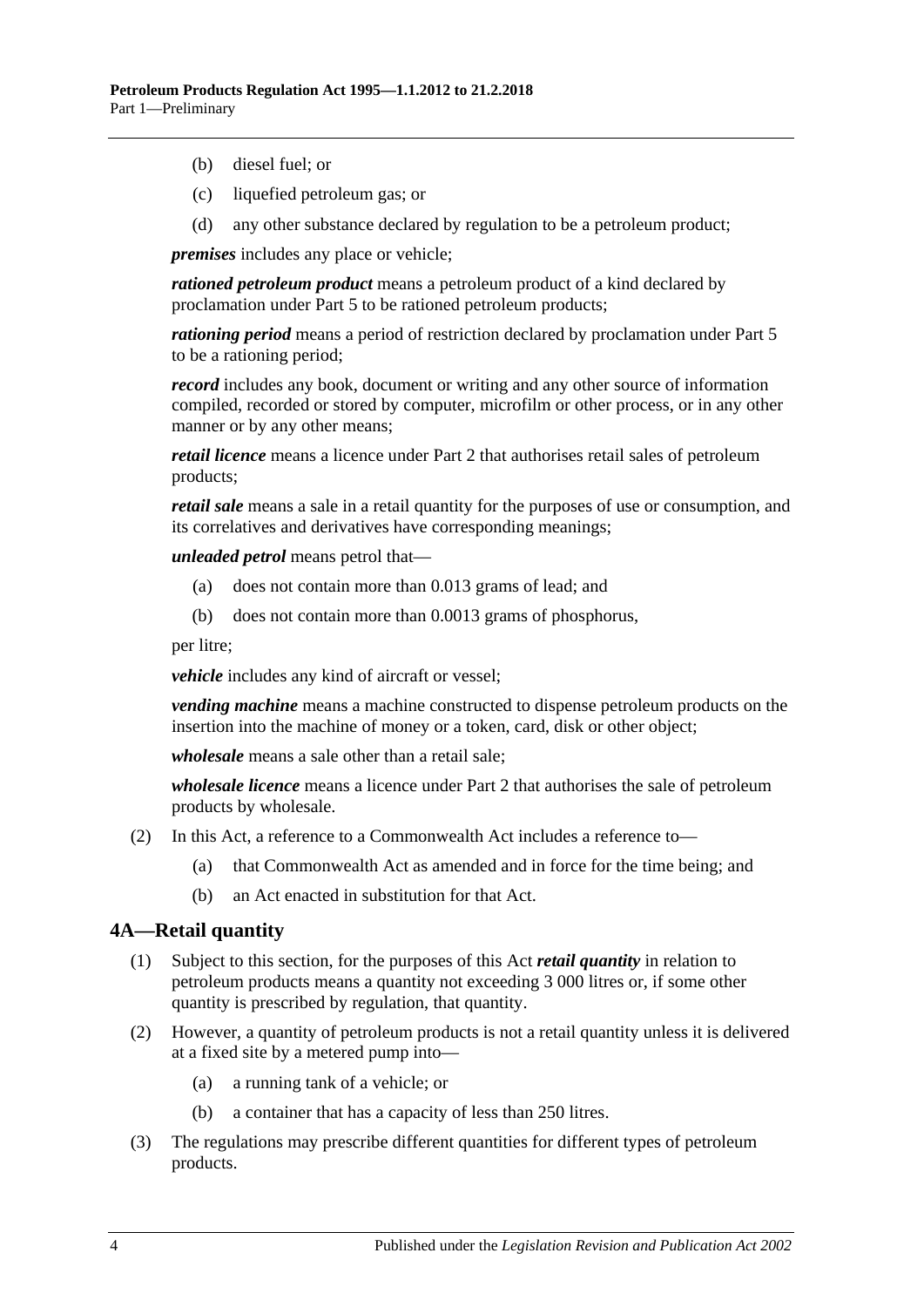#### <span id="page-4-0"></span>**4D—Notional sale and purchase**

The regulations may declare that, for the purposes of a specified provision of this Act, a sale and purchase of petroleum products is to be taken to occur in specified circumstances where petroleum products are delivered or allocated for sale or consumption.

#### <span id="page-4-1"></span>**6—Application of Act**

- (1) The Minister may, by notice published in the Gazette—
	- (a) exempt a class of persons or petroleum products from the application of this Act or a specified provision of this Act unconditionally or subject to specified conditions; and
	- (b) vary or revoke a notice under this subsection.
- (2) The Minister may, by notice in writing to a person—
	- (a) exempt the person from the application of this Act or a specified provision of this Act unconditionally or subject to specified conditions; and
	- (b) vary or revoke a notice under this subsection.

#### <span id="page-4-2"></span>**7—Non-derogation**

(1) The provisions of this Act are in addition to and do not derogate from the provisions of any other Act.

# <span id="page-4-3"></span>**Part 2—Licences**

#### <span id="page-4-4"></span>**8—Requirement for licence**

A person must not sell petroleum products by retail sale or wholesale unless authorised to do so under a licence.

Maximum penalty: \$10 000.

#### <span id="page-4-5"></span>**9—Issue or renewal of licence**

- (1) The Minister may, on application by a person, issue or renew, or refuse to issue or renew, a licence under this Act.
- (3) The Minister may, if he or she thinks fit, renew a licence despite the fact that application for renewal of the licence was made after the end of the previous term of the licence.

#### <span id="page-4-6"></span>**10—Licence term etc**

- (2) Subject to this Act, a licence expires on the second anniversary of the date of its issue and may be renewed on application for successive terms of 2 years.
- (3) A licence has effect, on issue or renewal, from the date specified in the licence for that purpose which may be earlier than the date of application for the issue or renewal of the licence.
- (4) The holder of a licence may, at any time, by notice in writing to the Minister, surrender the licence, at which time the licence ceases to have effect.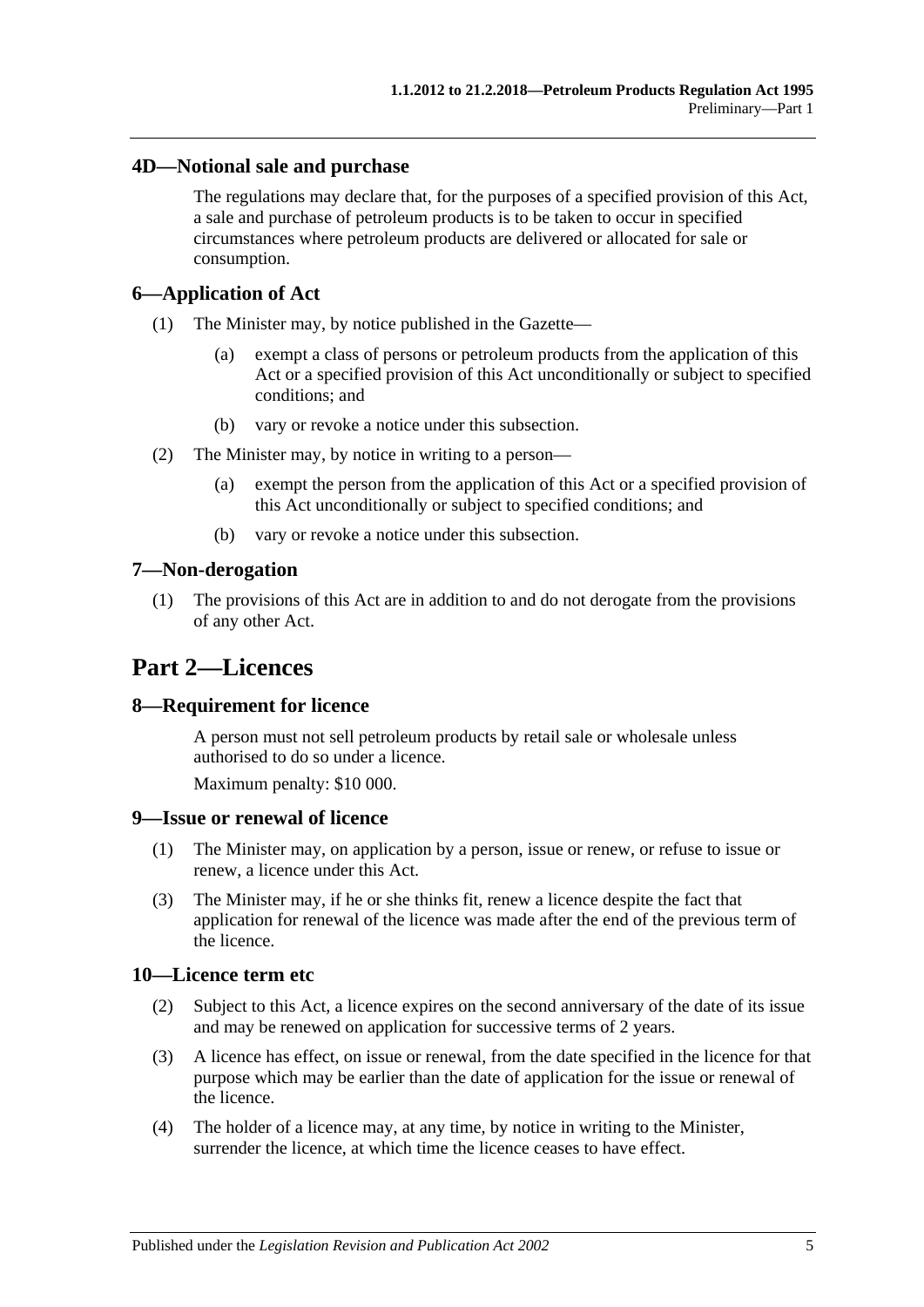(5) A licence is not transferable except by way of variation of the licence under [section](#page-5-1) 12

#### <span id="page-5-3"></span><span id="page-5-0"></span>**11—Conditions of licence**

- (1) The Minister may fix conditions of a licence.
- (2) Without limiting [subsection](#page-5-3) (1), licence conditions may include the following:
	- (f) conditions limiting the premises that may be used under the licence;
	- (g) conditions limiting sales of petroleum products that may be authorised by the licence;
	- (gb) conditions as to the terms that any contract for the sale of eligible petroleum products entered into between a licensee who is a manufacturer or importer of petroleum products and any purchaser must contain in relation to the time of payment for that component of the sale price of the petroleum products that is referable to the Commonwealth excise or customs duty paid or payable by the manufacturer or importer, as the case may be;
	- (h) conditions requiring the keeping of records and the provision of information;
	- (i) conditions authorised or fixed by [Part 5](#page-6-2) or the regulations.

#### <span id="page-5-4"></span><span id="page-5-1"></span>**12—Variation of licence**

- (1) The Minister may, on application or at the Minister's own initiative, substitute, add, remove or vary a condition of a licence or otherwise vary a licence.
- (2) Without limiting [subsection](#page-5-4) (1)—
	- (a) the Minister may vary a licence by substituting another person as the licensee;
	- (b) the Minister may vary a licence on the Minister's own initiative if satisfied that the licensee has contravened or failed to comply with this Act or that other sufficient cause exists.
- (3) A licence may be varied—
	- (a) by endorsement of the licence; or
	- (b) by notice in writing to the licensee; or
	- (c) by a notice published under [Part 5.](#page-6-2)

#### <span id="page-5-2"></span>**13—Form of application and licence fee**

- (1) An application for the issue, renewal or variation of a licence must be made to the Minister in a manner and form approved by the Minister and contain the information required by the Minister.
- (2) An applicant must provide any further information that the Minister reasonably requires for the purposes of determining the application.
- (3) An application may not be granted except on payment of the appropriate fee under the regulations.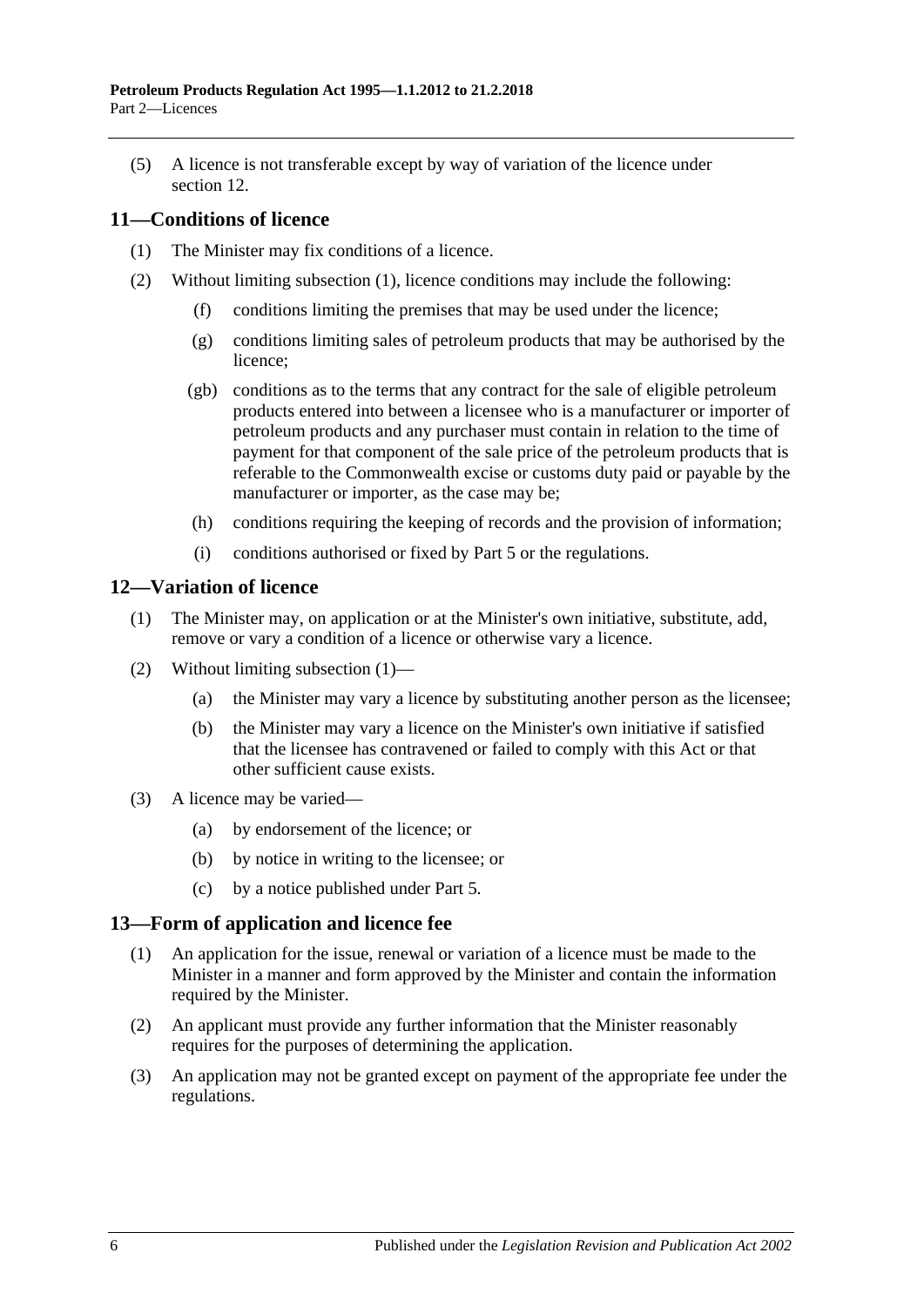#### <span id="page-6-0"></span>**17—Offence relating to licence conditions**

A licensee must not contravene or fail to comply with a condition of the licence. Maximum penalty: \$10 000.

#### <span id="page-6-1"></span>**18—Cancellation or suspension of licence**

The Minister may, if satisfied that a licensee has contravened or failed to comply with this Act or that other sufficient cause exists, suspend or cancel the licence.

# <span id="page-6-3"></span><span id="page-6-2"></span>**Part 5—Periods of restriction and rationing**

#### **Division 1—Interpretation**

#### <span id="page-6-4"></span>**32—Interpretation**

In this Part, unless the contrary intention appears—

*sale* includes—

- (a) barter or exchange;
- (b) offer or agreement to sell, barter or exchange;
- (c) delivery in pursuance of sale, barter or exchange,

and *sell* and *purchase* have corresponding meanings.

#### <span id="page-6-5"></span>**Division 2—Declaration of periods of restriction and rationing**

#### <span id="page-6-6"></span>**33—Declaration of periods of restriction and rationing**

- <span id="page-6-7"></span>(1) If, in the opinion of the Governor, circumstances have arisen, or are likely to arise, that have caused, or are likely to cause, shortages of petroleum products in the State, the Governor may—
	- (a) by proclamation, declare a period (commencing on the date of the proclamation, or some specified later date, and extending for not more than seven days) to be a period of restriction; and
	- (b) if the Governor thinks fit, by the same or a subsequent proclamation—
		- (i) declare that the period of restriction will, as from its commencement, or some specified later date, be a rationing period; and
		- (ii) declare petroleum products of specified kinds to be rationed petroleum products.
- (2) The Governor may, by proclamation—
	- (a) extend a period of restriction for successive periods (each not to exceed seven days) but not so that the total period exceeds 28 days; or
	- (b) extend a period of restriction by such other period or periods as may be authorised by a resolution of both Houses of Parliament; or
	- (c) vary or revoke a declaration under [subsection](#page-6-7) (1)(b); or
	- (d) revoke a proclamation under this section.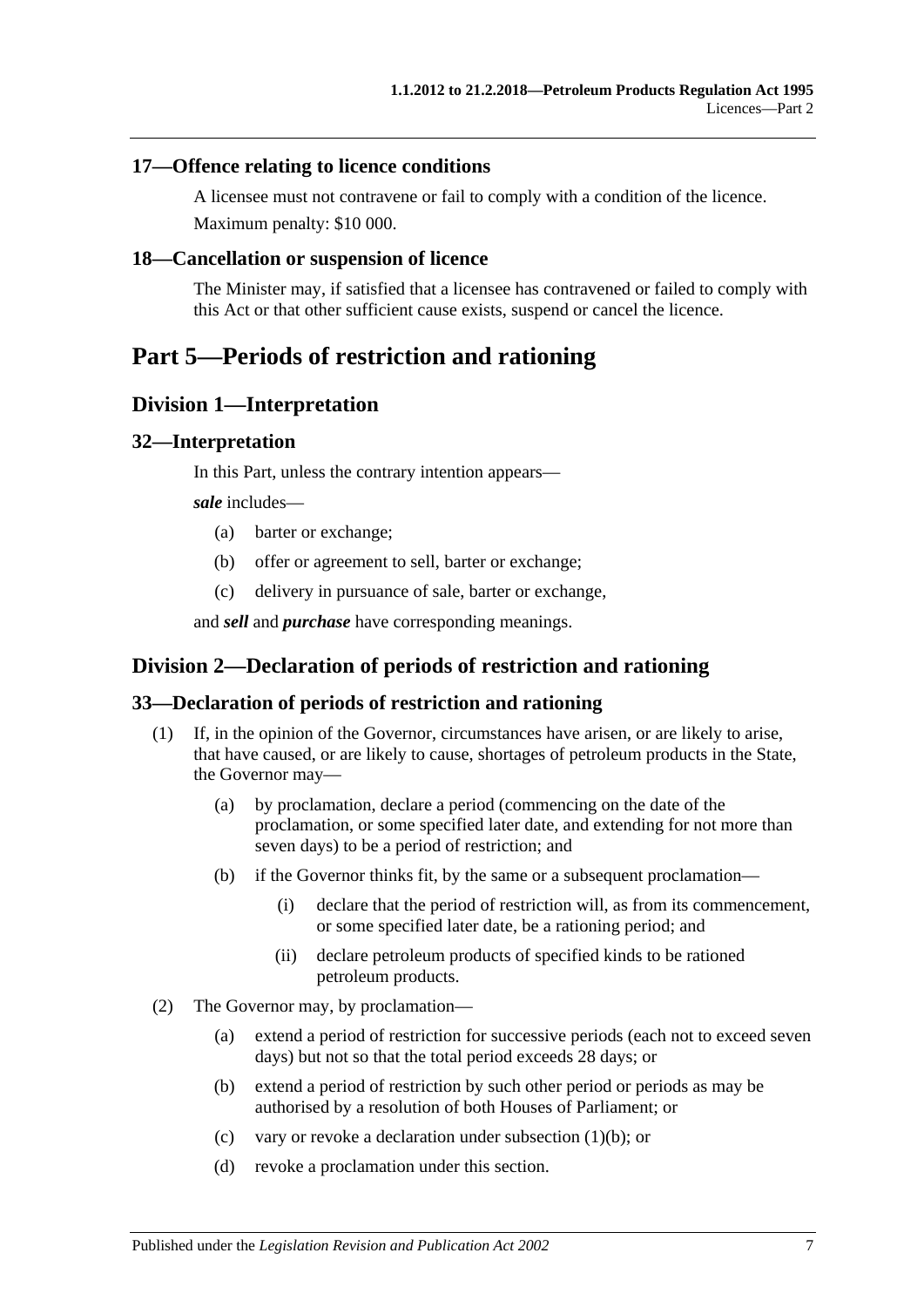- (3) A period of restriction that has been declared to be a rationing period continues to be a rationing period during any extension of the period of restriction unless the declaration by virtue of which it became a rationing period is revoked.
- (4) Where a period of restriction expires, no subsequent period may be declared to be a period of restriction unless—
	- (a) that subsequent period commences 14 days or more after the expiration of the former period of restriction; or
	- (b) the declaration is authorised by a resolution of both Houses of Parliament.

### <span id="page-7-0"></span>**Division 3—Controls during periods of restriction**

#### <span id="page-7-2"></span><span id="page-7-1"></span>**34—Controls during periods of restriction**

- (1) The Minister may, if of the opinion that it is in the public interest to do so—
	- (a) fix conditions of licences; and
	- (b) issue directions,

that apply during a period of restriction in relation to petroleum products.

- (2) Without limiting the effect of [subsection](#page-7-2) (1), licence conditions or directions may—
	- (a) fix maximum prices in relation to classes of sales of petroleum products; or
	- (b) prohibit sales of petroleum products.
- (3) Licence conditions or directions under this section may relate to petroleum products generally, or to petroleum products of a specified kind.
- (4) Licence conditions under this section—
	- (a) may apply to—
		- (i) a particular licence; or
		- (ii) a particular class of licences; and
	- (b) if applying to a class of licences—may be fixed by notice published in the Gazette or in a newspaper circulating generally throughout the State.
- (5) Directions under this section—
	- (a) may apply to—
		- (i) a particular person; or
		- (ii) a particular class of persons; or
		- (iii) the public generally; and
	- (b) if applying to—
		- (i) a particular person—may be issued by notice in writing to the person; or
		- (ii) a particular class of persons or the public generally—may be issued by notice published in the Gazette or in a newspaper circulating generally throughout the State.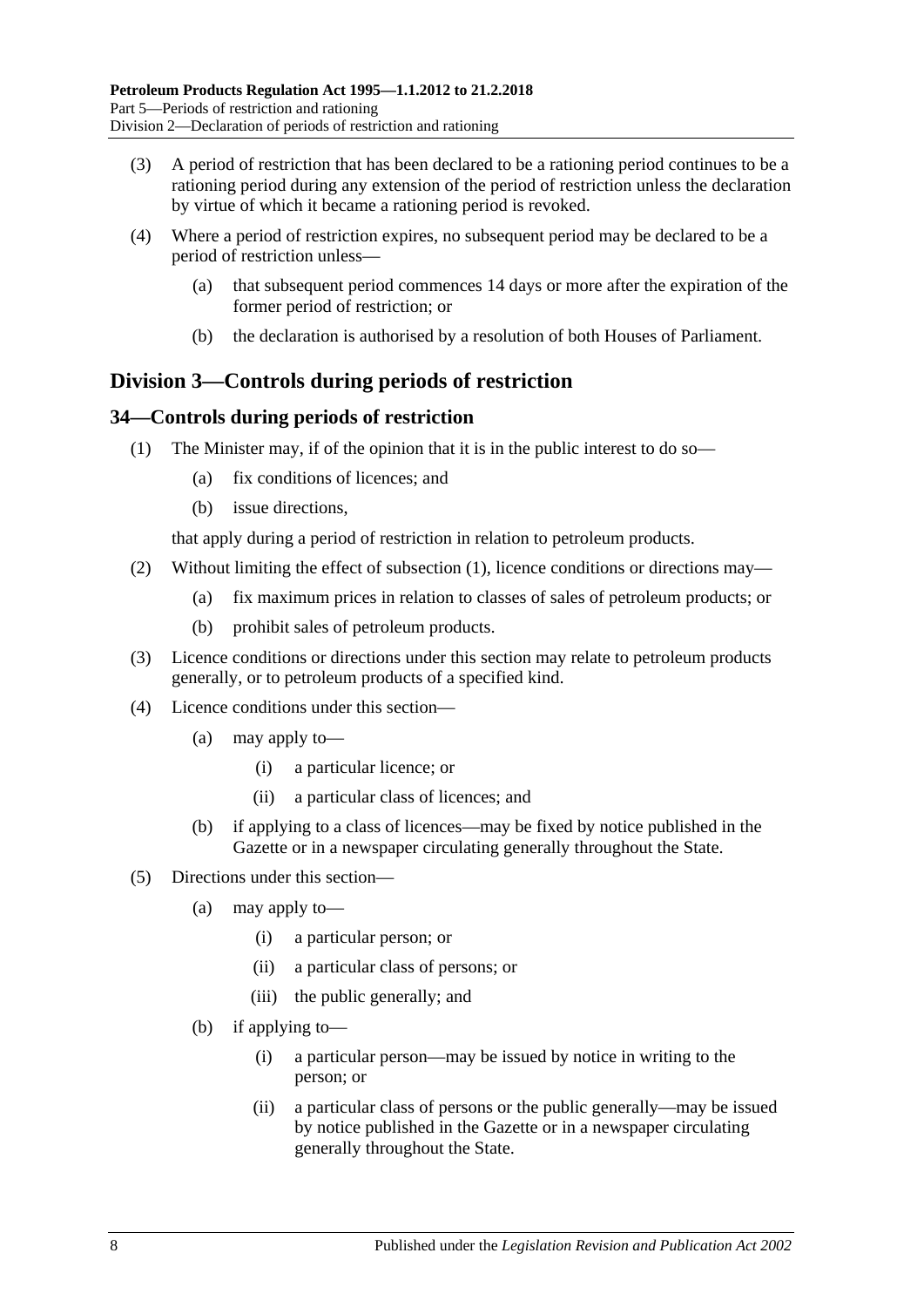(6) A person to whom a direction is issued under this section must not contravene or fail to comply with the direction.

Maximum penalty:

- (a) in the case of a body corporate—\$250 000;
- (b) in the case of a natural person—\$10 000.
- (7) A licence condition or direction under this section—
	- (a) does not operate after the end of the period of restriction in relation to which it was fixed or issued; and
	- (b) may be varied or revoked by the Minister in the manner in which it was fixed or issued.
- (8) The Minister may, if of the opinion that it is just to do so, compensate a licensee or person who has incurred expenses in complying with a condition or direction under this section.

#### <span id="page-8-0"></span>**Division 4—Controls during rationing periods**

#### <span id="page-8-1"></span>**35—Controls during rationing periods**

(1) During a rationing period a person must not sell rationed petroleum products except to a permit holder.

Maximum penalty:

- (a) in the case of a body corporate—\$250 000;
- (b) in the case of a natural person—\$10 000.
- (2) During a rationing period a person must not purchase rationed petroleum products unless the person is a permit holder.

Maximum penalty:

- (a) in the case of a body corporate—\$250 000;
- (b) in the case of a natural person—\$10 000.
- (3) This section does not apply to the sale of rationed petroleum products to, or the purchase of rationed petroleum products by, a person in the ordinary course of carrying on a business of selling petroleum products.

#### <span id="page-8-2"></span>**36—Permits**

- (1) The Minister may, if satisfied that it is in the public interest to do so, issue a permit to any person.
- <span id="page-8-3"></span>(2) The Minister may fix conditions of a permit as the Minister thinks fit.
- (3) Without limiting the effect of [subsection](#page-8-3) (2), permit conditions may limit the quantity or value of rationed petroleum products that may be purchased under the permit—
	- (a) by reference to stipulated maxima; or
	- (b) by reference to coupons to be given by the permit holder on purchasing rationed petroleum products; or
	- (c) by any other means of limitation.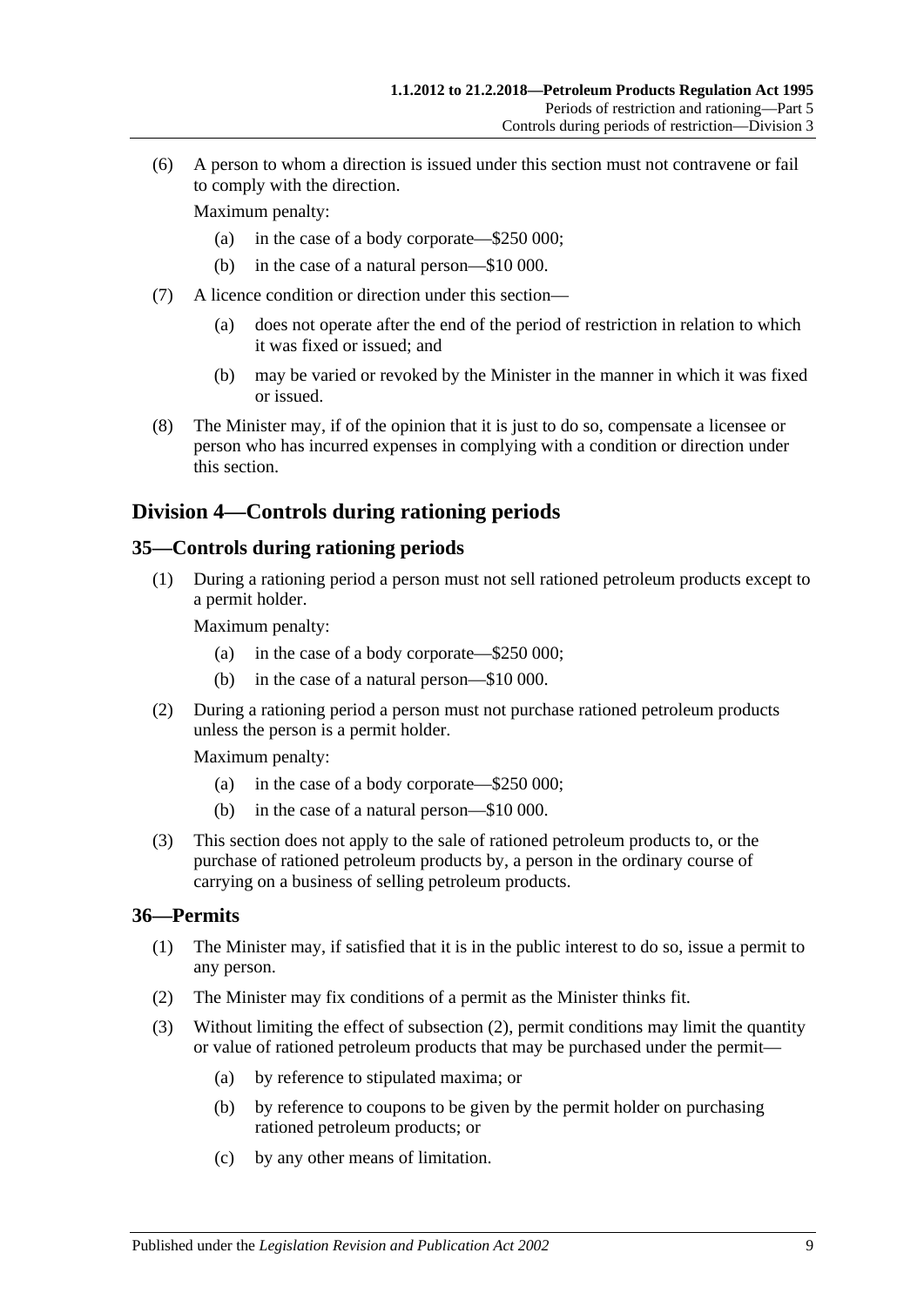- (4) It is a condition of a permit that the permit holder must carry the permit at all times when driving a motor vehicle to which petroleum products have been supplied under the permit.
- (5) A permit holder must not contravene or fail to comply with a condition of the permit. Maximum penalty:
	- (a) in the case of a body corporate—\$250 000;
	- (b) in the case of a natural person—\$10 000.
- (6) The Minister may by notice in writing served on a permit holder cancel the permit.
- (7) On cancellation of a permit, the former permit holder must return the permit to the Minister or a person nominated by the Minister.

Maximum penalty:

- (a) in the case of a body corporate—\$250 000;
- (b) in the case of a natural person—\$10 000.
- (8) A permit is not transferable.

#### <span id="page-9-0"></span>**Division 5—Limit on proceedings against Minister**

#### <span id="page-9-1"></span>**37—Limit on proceedings against Minister**

Except as provided by [Part 9,](#page-12-0) no proceedings can be instituted against the Minister to compel the Minister to take, or to refrain from taking, any action under this Part.

#### <span id="page-9-2"></span>**Division 6—Conservation of petroleum products**

#### <span id="page-9-7"></span><span id="page-9-3"></span>**38—Publication of desirable principles for conserving petroleum**

- (1) The Minister may publish, by notice in the Gazette and in a newspaper circulating generally throughout the State, principles that the public should, in the Minister's opinion, be encouraged to observe in relation to the conservation of petroleum products during a period of restriction.
- (2) If, during a period of restriction, a person, by conforming with principles published under [subsection](#page-9-7) (1), commits a breach of a policy of insurance, that breach is, for the purpose of determining the rights of that person under the policy, to be disregarded.

#### <span id="page-9-4"></span>**39—Special consideration to be given to those living in country areas**

In exercising powers under this Part, the Minister must give special consideration to the needs of those living in country areas of this State.

# <span id="page-9-5"></span>**Part 8—Authorised officers**

#### <span id="page-9-6"></span>**42—Appointment of authorised officers**

- (1) The Minister may appoint persons to be authorised officers for the purposes of this Act.
- (2) An appointment may be made subject to conditions specified in the instrument of appointment.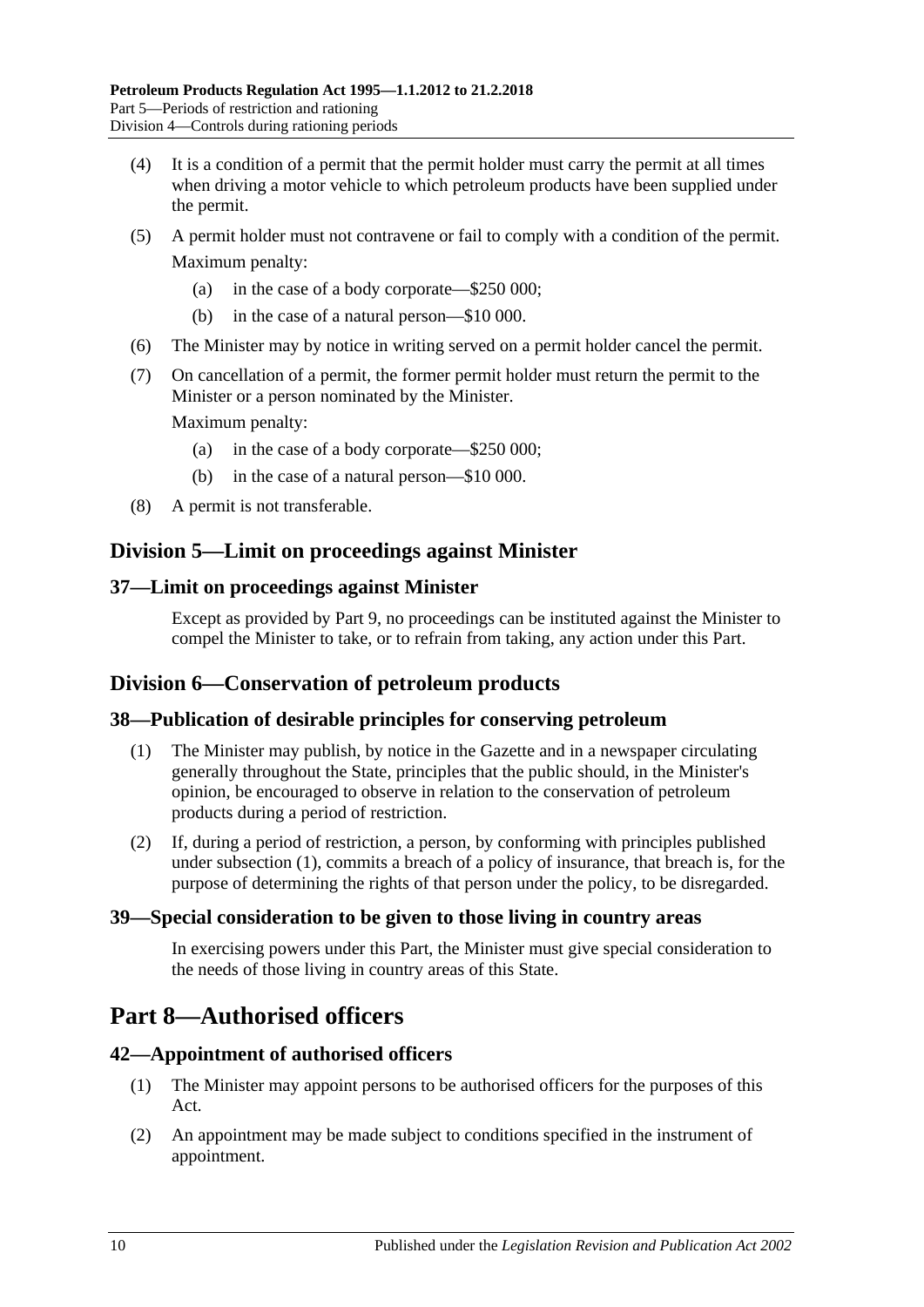- (3) The Minister may, at any time, revoke an appointment or vary, revoke or add a condition of an appointment.
- (4) All members of the police force and authorised officers under the *[Taxation](http://www.legislation.sa.gov.au/index.aspx?action=legref&type=act&legtitle=Taxation%20Administration%20Act%201996)  [Administration Act](http://www.legislation.sa.gov.au/index.aspx?action=legref&type=act&legtitle=Taxation%20Administration%20Act%201996) 1996* are authorised officers for the purposes of this Act.

#### <span id="page-10-0"></span>**43—Identification of authorised officers**

- (1) An authorised officer, other than a member of the police force, must be issued with an identity card—
	- (a) containing the person's name and a photograph of the person; and
	- (b) stating that the person is an authorised officer for the purposes of this Act.
- (2) Where the powers of an authorised officer have been limited by conditions under this Part, the identity card issued to the authorised officer must contain a statement of the limitation on the officer's powers.
- (3) An authorised officer must, at the request of a person in relation to whom the authorised officer intends to exercise any powers under this Act, produce for the inspection of the person—
	- (a) in the case of an authorised officer who is a member of the police force and is not in uniform—his or her certificate of authority; or
	- (b) in the case of an authorised officer who is not a member of the police force—his or her identity card.

#### <span id="page-10-2"></span><span id="page-10-1"></span>**44—Powers of authorised officers**

- (1) Subject to this Part, an authorised officer may—
	- (a) enter and remain on premises and inspect premises for any reasonable purpose connected with the administration or enforcement of this Act;
	- (b) with the authority of a warrant issued under this Part or in circumstances in which the authorised officer reasonably believes that immediate action is required, use reasonable force to break into or open any part of, or anything in or on premises;
	- (d) require a person to produce a record, including a written record that reproduces in an understandable form information stored by computer, microfilm or other process, as reasonably required in connection with the administration or enforcement of this Act;
	- (e) examine, copy or take extracts from a record, or require a person to provide a copy of a record, as reasonably required in connection with the administration or enforcement of this Act;
	- (f) remove and retain a record for so long as is reasonably necessary for the purpose of making a copy of the record;
	- (g) take photographs, films, audio, video or other recordings as reasonably required in connection with the administration or enforcement of this Act;
	- (j) require a person who the authorised officer reasonably suspects has committed, is committing or is about to commit, a contravention of this Act to state the person's full name and usual place of residence and to produce evidence of the person's identity;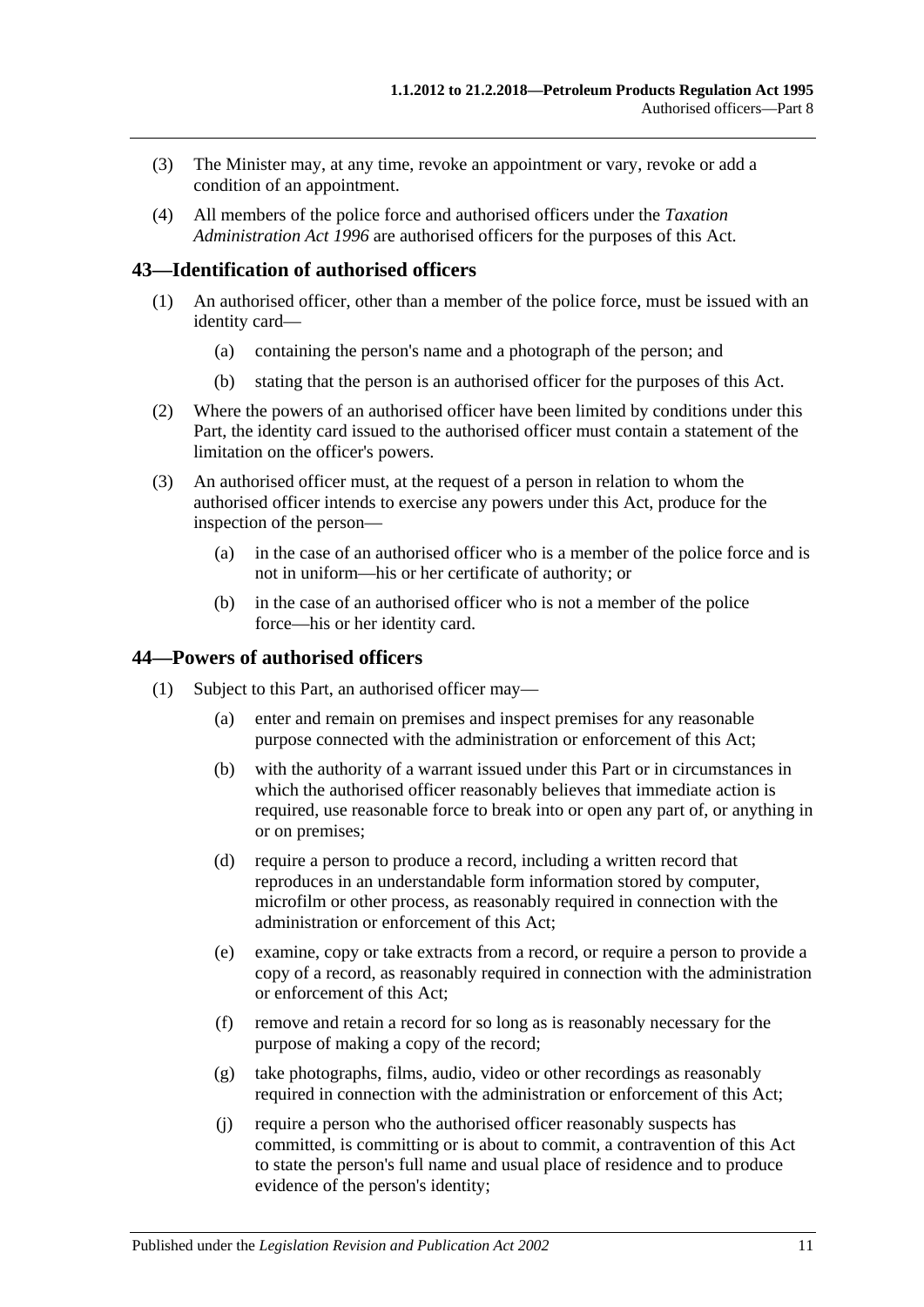- (k) require a person who the authorised officer reasonably suspects has knowledge of matters in respect of which information is reasonably required for the administration or enforcement of this Act to answer questions in relation to those matters;
- (l) require a person holding or required to hold a licence or permit to produce it for inspection;
- (m) give directions reasonably required in connection with the exercise of a power conferred by this subsection or otherwise in connection with the administration or enforcement of this Act.
- (2) A magistrate may issue a warrant for the purposes of [subsection](#page-10-2) (1) if satisfied that the warrant is reasonably required for the administration or enforcement of this Act.
- (3) In the exercise of powers under this Act an authorised officer may be assisted by such persons as he or she considers necessary in the circumstances.
- (4) An authorised officer may require an occupier of any place to give to the authorised officer or a person assisting the authorised officer such assistance as is reasonably required by the authorised officer for the effective exercise of powers conferred by this Act.

#### <span id="page-11-0"></span>**45—Offence to hinder etc authorised officers**

A person who—

- (a) hinders or obstructs an authorised officer, or a person assisting an authorised officer, in the exercise of powers conferred by this Act; or
- (b) uses abusive, threatening or insulting language to an authorised officer, or a person assisting an authorised officer; or
- (c) refuses or fails to comply with a requirement or direction of an authorised officer under this Part; or
- (d) when required by an authorised officer under this Part to answer a question, refuses or fails to answer the question to the best of the person's knowledge, information and belief; or
- (e) falsely represents, by words or conduct, that he or she is an authorised officer,

is guilty of an offence.

Maximum penalty: \$5 000.

#### <span id="page-11-1"></span>**46—Self-incrimination**

(1) It is not an excuse for a person to refuse or fail to answer a question or to produce, or provide a copy of, a record or information as required under this Part on the ground that to do so might tend to incriminate the person or make the person liable to a penalty.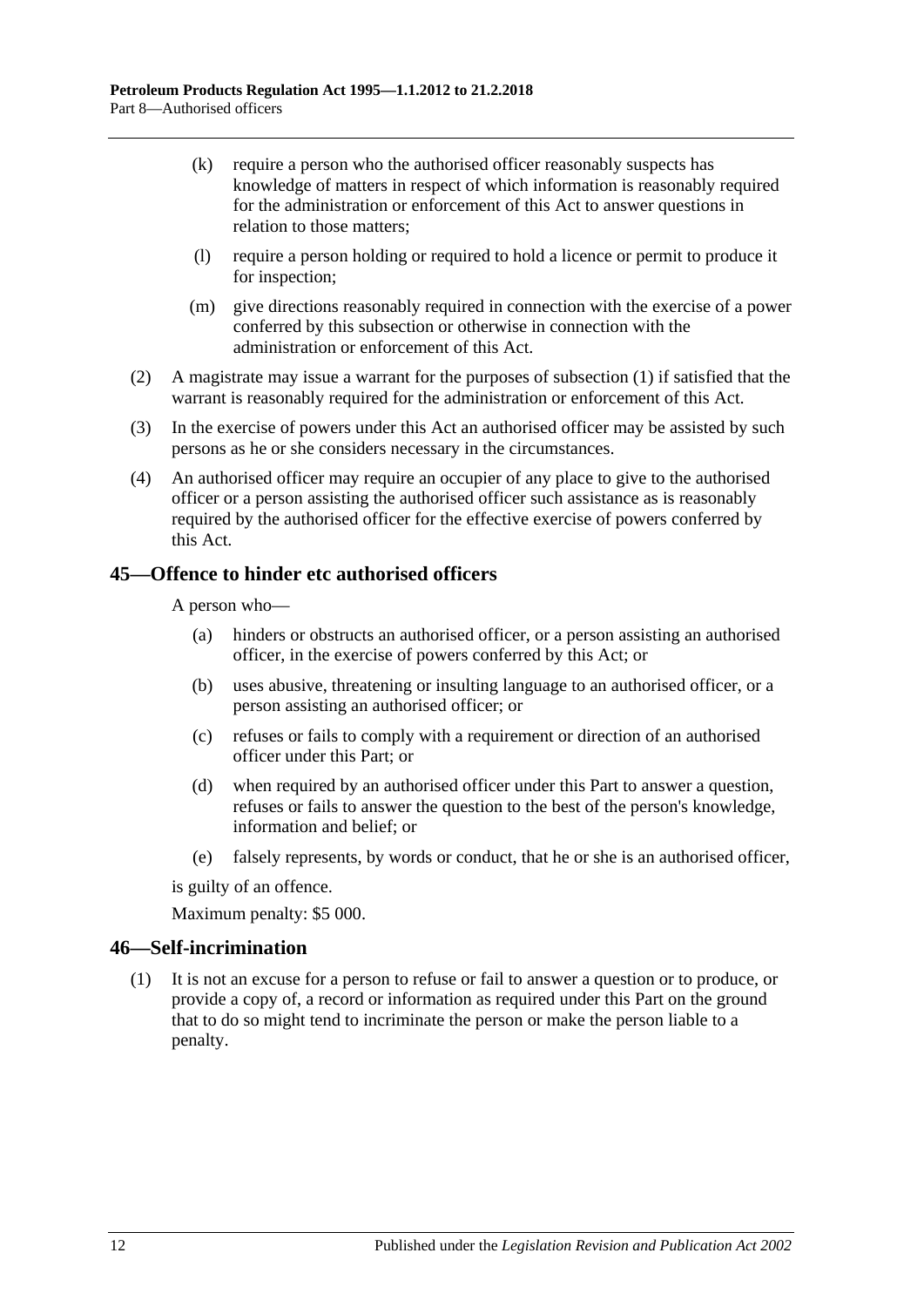- (2) If compliance by a person with a requirement to answer a question or to produce, or provide a copy of, a record or information might tend to incriminate the person or make the person liable to a penalty, then—
	- (a) in the case of a person who is required to produce, or provide a copy of, a record or information—the fact of production, or provision of a copy of, the record or the information (as distinct from the contents of the record or the information); or
	- (b) in any other case—the answer given in compliance with the requirement,

is not admissible in evidence against the person in proceedings for an offence or for the imposition of a penalty (other than proceedings under this Act).

# <span id="page-12-0"></span>**Part 9—Appeals**

#### <span id="page-12-2"></span><span id="page-12-1"></span>**47—Appeals**

- (1) An appeal to the Administrative and Disciplinary Division of the District Court may be made—
	- (a) by an applicant for the issue, renewal or variation of a licence against a decision by the Minister to refuse to issue, renew or vary the licence; or
	- (b) by an applicant for the issue of a permit against a decision by the Minister to refuse to issue the permit; or
	- (c) by a licensee against a decision by the Minister to vary, suspend or cancel the licence; or
	- (d) by a permit holder against a decision by the Minister to cancel the permit.
- <span id="page-12-3"></span>(3) If the Minister or Commissioner does not give reasons in writing for a decision of the Minister or Commissioner referred to in [subsection](#page-12-2) (1) when the decision is made, the Minister or Commissioner must do so on request made by the applicant, licensee or permit holder within one month of the making of the decision.
- (5) An appeal must be instituted—
	- (a) in the case of an appeal against a decision of the Minister or a decision of the Commissioner (other than a decision of a kind referred to in subsection (4))—
		- (i) within one month of the making of the decision being appealed against; or
		- (ii) if a request for reasons in writing for the decision has been made under [subsection](#page-12-3) (3)—within one month of the receipt of the reasons in writing; or
	- (b) in the case of an appeal against a decision of the Commissioner of a kind referred to in subsection (4)—
		- (i) within one month of receipt of notice of determination of the objection; or
		- (ii) if the Commissioner has not given a determination as referred to in subsection (4)—within two months of the lodging of the objection.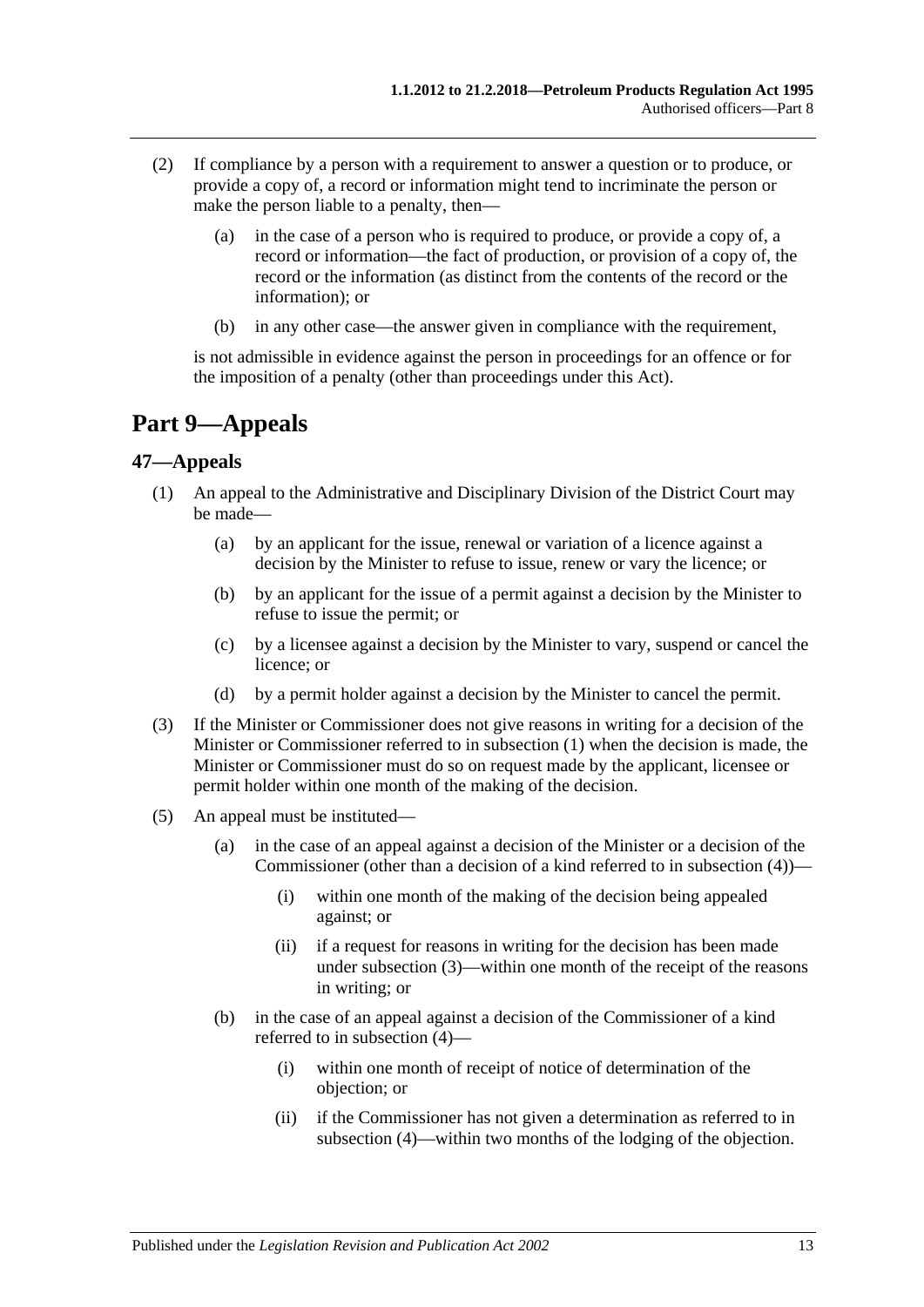- (7) A decision to—
	- (a) vary, suspend or cancel a licence; or
	- (c) cancel a permit,

is suspended pending determination of an appeal against the decision.

### <span id="page-13-0"></span>**Part 11—Miscellaneous**

#### <span id="page-13-1"></span>**49—Delegation**

- (1) The Minister may delegate any of the Minister's powers or functions under this Act to—
	- (a) another Minister; or
	- (b) the Commissioner; or
	- (c) any person or body.
- (2) A power or function delegated under this section may, if the instrument of delegation so provides, be further delegated.
- (3) A delegation under this section—
	- (a) must be by instrument in writing; and
	- (b) may be absolute or conditional; and
	- (c) does not derogate from the power of the delegator to act in any matter; and
	- (d) is revocable at will by the delegator.

#### <span id="page-13-2"></span>**50—Register**

- (1) The Minister must cause a register to be kept of licensees under [Part 2.](#page-4-3)
- (2) The register must be kept available for public inspection at a place approved by the Minister during ordinary office hours.

#### <span id="page-13-5"></span><span id="page-13-3"></span>**51—Particulars of dealings with petroleum products**

- <span id="page-13-4"></span>(1) The Minister or the Commissioner may, by notice in writing, require—
	- (a) a person who is carrying on, or has carried on, or is or was concerned in, a business involving or related to petroleum products;
	- (b) a person who, as agent or employee of a person referred to in [paragraph](#page-13-4) (a), has or has had duties or provides or has provided services in connection with a business so referred to,

to furnish in writing, within the period specified in the notice or such further period as the Minister or Commissioner may allow, such information with respect to those petroleum products as is specified in the notice, not being information relating to any period after the date of the requirement.

(2) A person who fails to comply with a requirement under [subsection](#page-13-5) (1) is guilty of an offence.

Maximum penalty: \$5 000.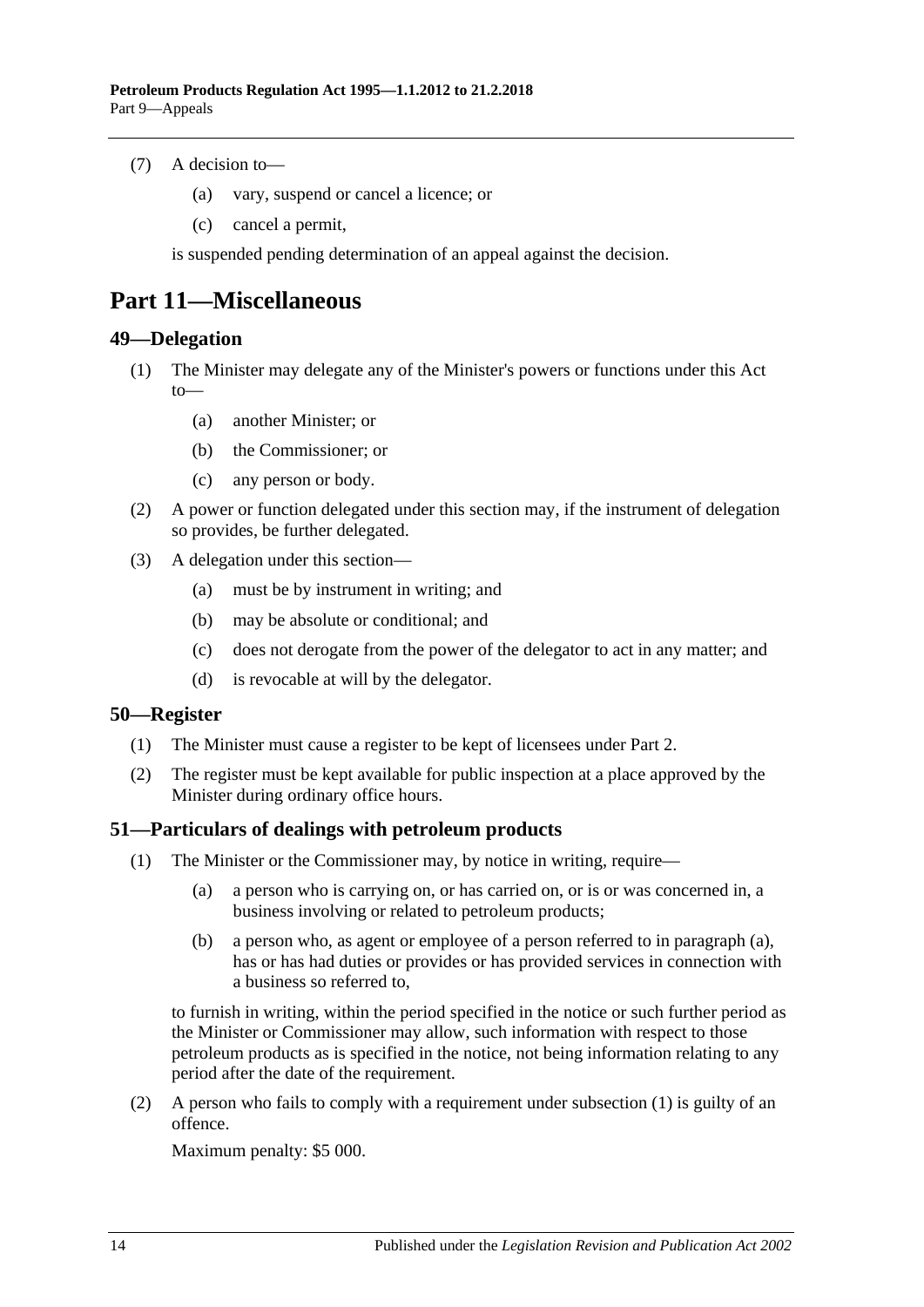#### <span id="page-14-0"></span>**52—Records to be kept of bulk transport of petroleum products**

Where a quantity of petroleum products other than a retail quantity is being transported in the State by road in a vehicle (whether with or without any other goods), the person transporting the petroleum products must, while so transporting them, carry in the vehicle at all times a record containing the prescribed particulars.

Maximum penalty: \$2 500.

Expiation fee: \$200.

#### <span id="page-14-1"></span>**53—Records to be kept**

(1) A person who carries on a business involving or related to petroleum products must keep accounts, invoices, receipts, records, books and documents as required by the Minister from time to time by notice published in the Gazette for a period of five years after the last entry is made in any of the accounts, invoices, receipts, records, books or documents.

Maximum penalty: \$2 500.

Expiation fee: \$200.

- (2) This section does not apply so as to require the preservation of any accounts, invoices, receipts, records, books or documents—
	- (a) in respect of which the Minister has notified the person carrying on the business that preservation is not required; or
	- (b) of a body corporate that has gone into liquidation and been finally dissolved.
- (3) A person who purchases petroleum products pursuant to a certificate must keep invoices, receipts, records, books and documents as required by the Minister from time to time by notice published in the Gazette for a period of five years after the last entry is made in any of the records, receipts, books or documents.

Maximum penalty: \$2 500.

Expiation fee: \$200.

 $(4)$  In subsection  $(3)$ —

*certificate* means a bulk end user certificate issued by the Commissioner under Part 2A of this Act before the repeal of that Part by the *[Statutes Amendment \(Budget](http://www.legislation.sa.gov.au/index.aspx?action=legref&type=act&legtitle=Statutes%20Amendment%20(Budget%202010)%20Act%202010)  [2010\) Act 2010](http://www.legislation.sa.gov.au/index.aspx?action=legref&type=act&legtitle=Statutes%20Amendment%20(Budget%202010)%20Act%202010)*.

#### <span id="page-14-2"></span>**53A—Falsely claiming to hold licence or permit etc**

A person must not falsely claim or purport to be the holder of a licence or permit. Maximum penalty: \$10 000.

#### <span id="page-14-3"></span>**54—False or misleading information**

A person must not make a statement that is false or misleading in a material particular (whether by reason of the inclusion or omission of any particular) in any information furnished, or record kept, under this Act.

Maximum penalty: \$5 000.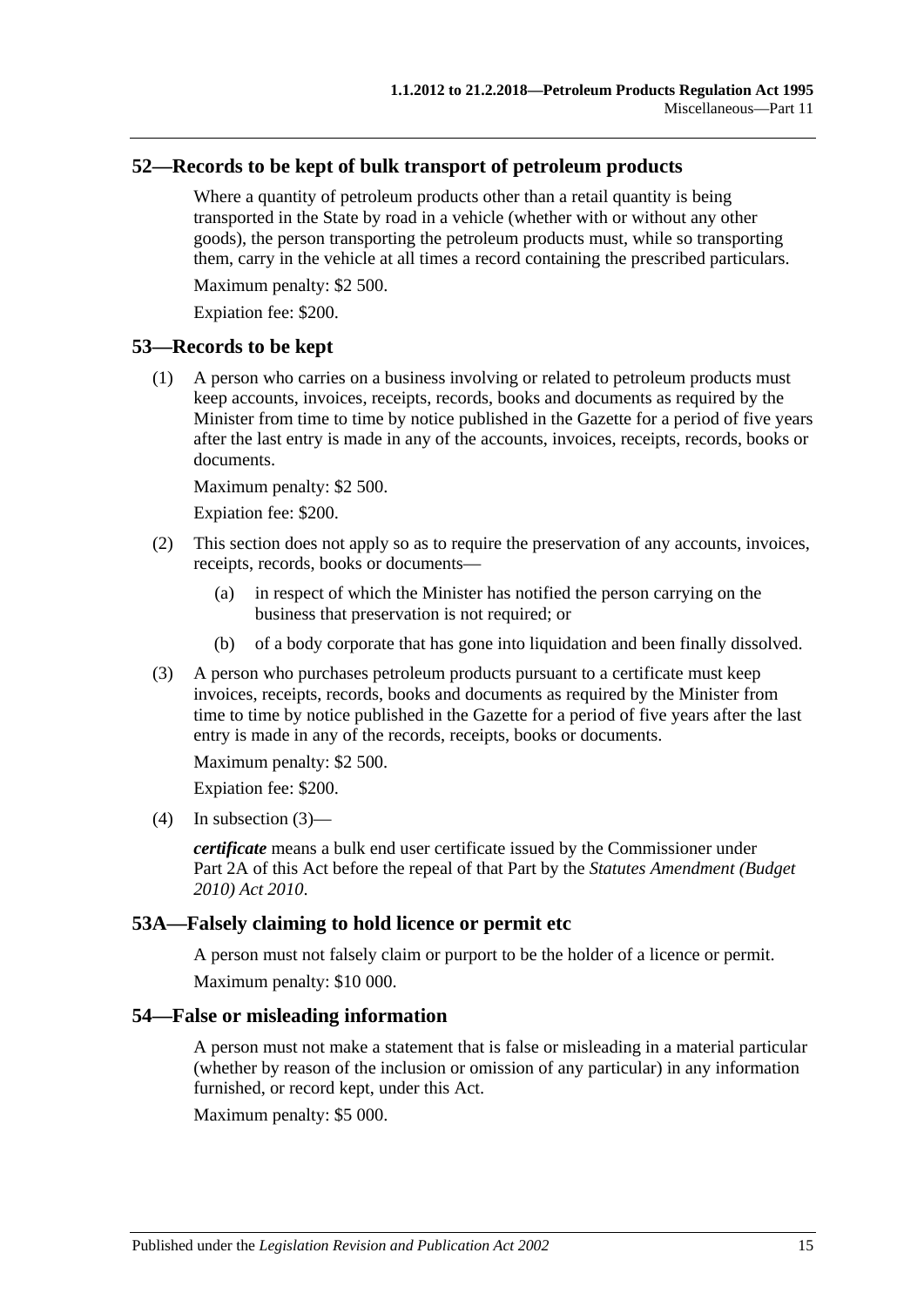#### <span id="page-15-0"></span>**55—Statutory declarations**

Where a person is required by or under this Act to furnish information to the Minister or the Commissioner, the Minister or the Commissioner may require that the information be verified by statutory declaration and, in that event, the person will not be taken to have furnished the information as required unless it has been verified in accordance with the requirements of the Minister or the Commissioner.

#### <span id="page-15-1"></span>**56—Confidentiality**

(1) A person who is or has been engaged in the administration of this Act must not disclose any information obtained (whether by that person or some other person) under or in relation to the administration of this Act, except as permitted by this section.

Maximum penalty: \$10 000.

- (2) A person who is or has been engaged in the administration of this Act may disclose information obtained (whether by that person or some other person) under or in relation to the administration of this Act—
	- (a) as authorised by or under this Act; or
	- (b) with the consent of the person from whom the information was obtained or to whom the information relates; or
	- (c) in connection with the administration or enforcement of this Act or a corresponding law; or
	- (d) for the purpose of any legal proceedings arising out of the administration or enforcement of this Act or a corresponding law; or
	- (e) to the holder of a prescribed office or a prescribed body established under a law of this jurisdiction or another Australian jurisdiction; or
	- (f) as authorised under the regulations.
- (3) The Minister or the Commissioner may disclose information obtained under or in relation to the administration of this Act that does not directly or indirectly identify a particular licensee or any particular person to whom a regulatory scheme under this Act applies.
- (4) A person other than a person who is or has been engaged in the administration of this Act must not disclose information that—
	- (a) has been obtained (whether properly or improperly and whether directly or indirectly) from another person who is or has been engaged in the administration of this Act; and
	- (b) the other person obtained under or in relation to the administration of this Act,

unless—

(c) the disclosure is of a kind that a person who is or has been engaged in the administration of this Act would be permitted to make under this section; or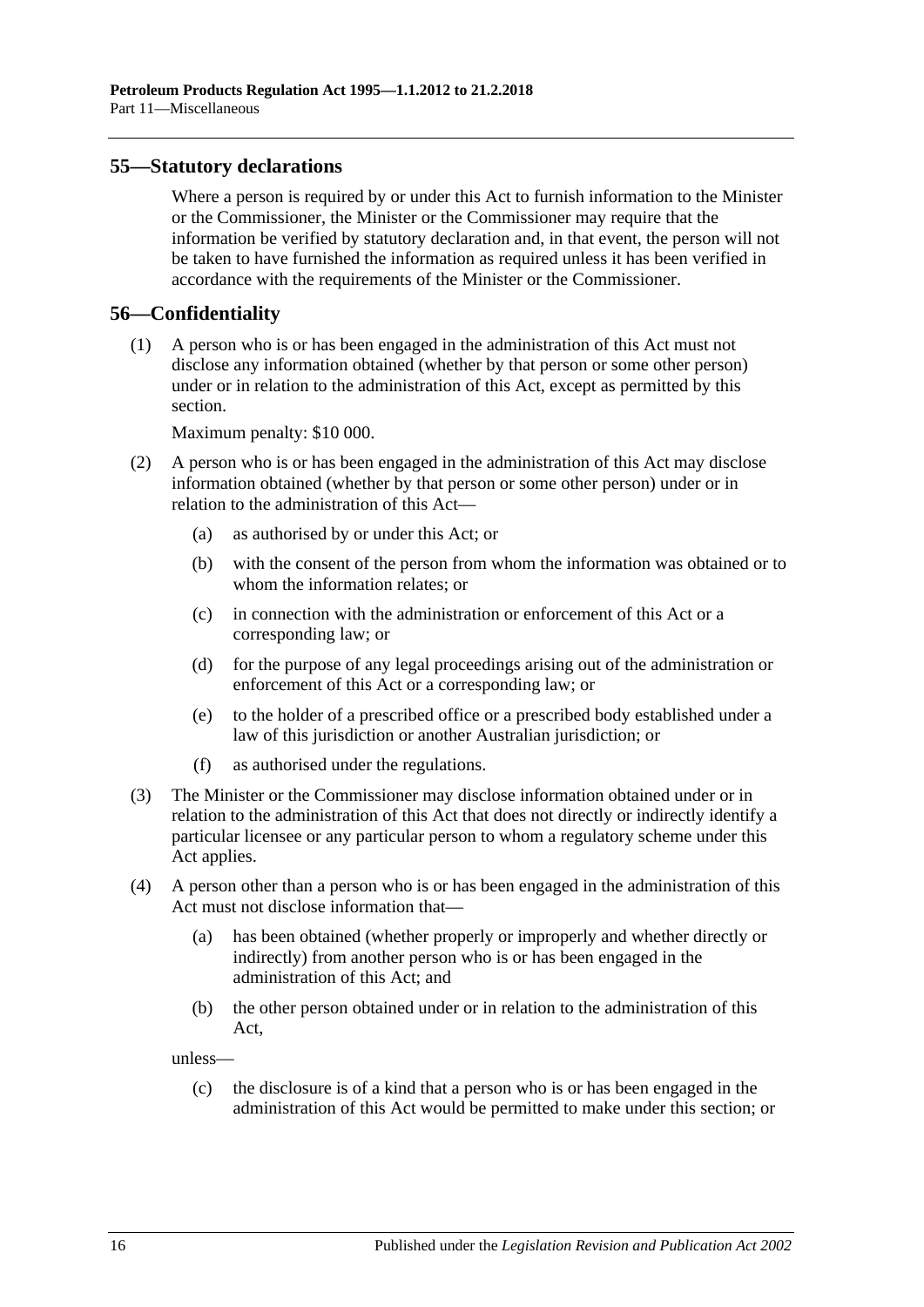- (d) if the person is a prescribed office holder or body under a law of this jurisdiction or another Australian jurisdiction—the disclosure is made in connection with the performance of functions conferred or imposed on the person under a law of this jurisdiction or another Australian jurisdiction (including for the purposes of legal proceedings connected with the performance of such functions); or
- (e) the disclosure is made with the consent of the Minister or the Commissioner.

Maximum penalty: \$10 000.

(5) A court does not have power to require a disclosure of information contrary to this section.

#### <span id="page-16-0"></span>**57—General defence**

It is a defence to a charge of an offence against this Act if the defendant proves that the offence was not committed intentionally and did not result from any failure on the part of the defendant to take reasonable care to avoid the commission of the offence.

#### <span id="page-16-1"></span>**60—Continuing offence**

- (1) A person convicted of an offence against a provision of this Act in respect of a continuing act or omission—
	- (a) is liable, in addition to the penalty otherwise applicable to the offence, to a penalty for each day during which the act or omission continued of not more than one-tenth of the maximum penalty prescribed for that offence; and
	- (b) is, if the act or omission continues after the conviction, guilty of a further offence against the provision and liable, in addition to the penalty otherwise applicable to the further offence, to a penalty for each day during which the act or omission continued after the conviction of not more than one-tenth of the maximum penalty prescribed for the offence.
- (2) If an offence consists of an omission to do something that is required to be done, the omission will be taken to continue for as long as the thing required to be done remains undone after the end of the period for compliance with the requirement.

#### <span id="page-16-2"></span>**61—Prosecutions**

- (1) Proceedings for an offence against this Act must be commenced—
	- (a) in the case of an expiable offence—within the time limits prescribed for expiable offences by the *[Summary Procedure Act](http://www.legislation.sa.gov.au/index.aspx?action=legref&type=act&legtitle=Summary%20Procedure%20Act%201921) 1921*;
	- (b) in any other case—within two years after the date on which the offence is alleged to have been committed or, with the authorisation of the Minister, at a later time within five years after that date.
- (2) A prosecution for an offence against this Act cannot be commenced except with the consent of the Minister.
- (3) In any proceedings, an apparently genuine document purporting to be a certificate of the Minister, certifying authorisation of, or consent to, a prosecution for an offence against this Act will be accepted, in the absence of proof to the contrary, as proof of the authorisation or consent.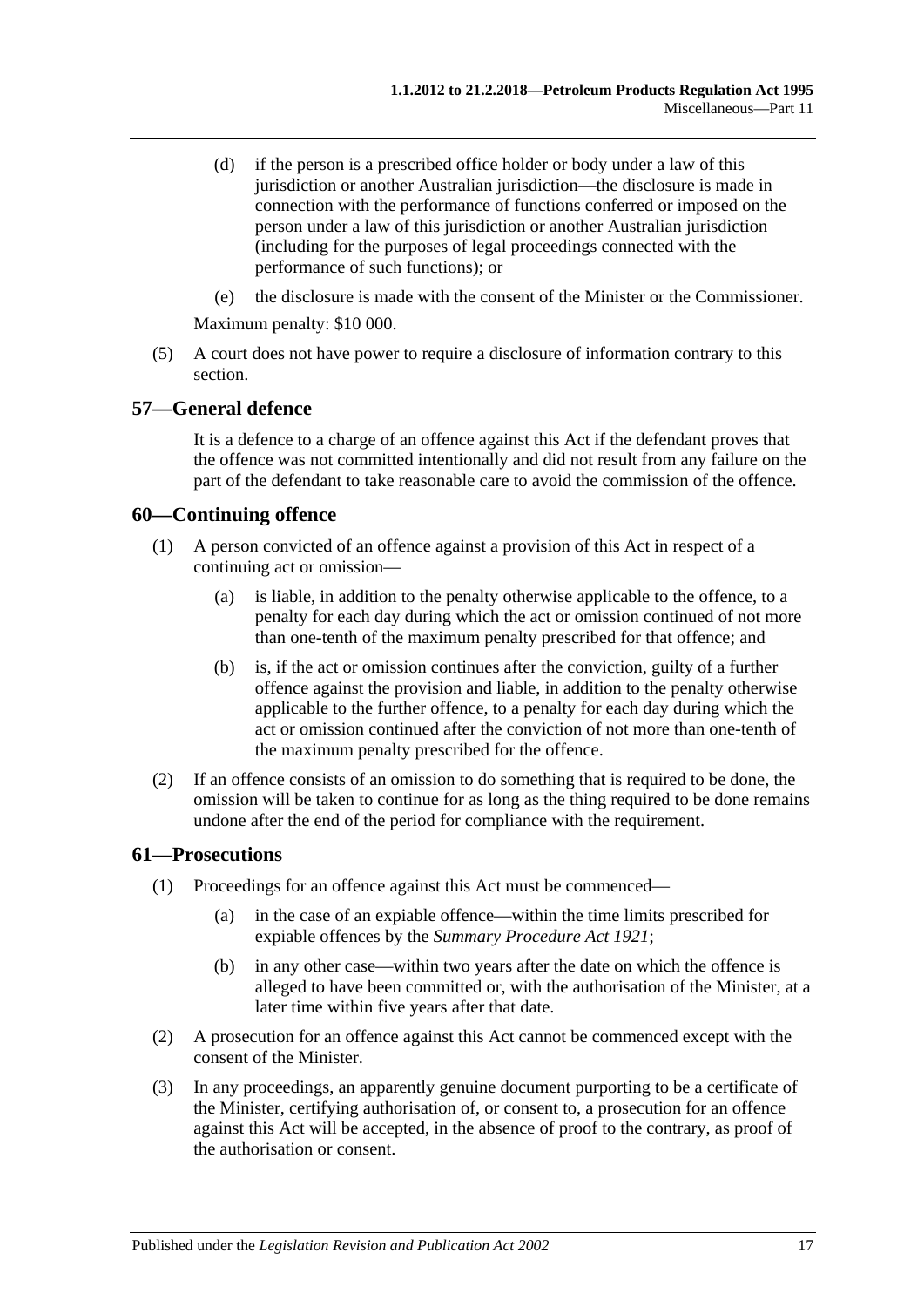#### <span id="page-17-0"></span>**62—Evidence**

- <span id="page-17-2"></span>(1) In any proceedings for an offence against this Act, an apparently genuine document purporting to be a certificate of the Minister certifying—
	- (a) that a person is an authorised officer or was an authorised officer at a specified date; or
	- (b) that a person was or was not the holder of a licence of a specified kind at a specified date; or
	- (c) that a person was or was not the holder of a permit at a specified date; or
	- (ca) that a person was or was not the holder of a certificate of a specified kind at a specified date; or
	- (d) that a specified period is or was a period of restriction or a rationing period; or
	- (e) that a specified substance—
		- (i) is or was a petroleum product of a specified kind; or
		- (ii) was, on a specified date, a rationed petroleum product,

constitutes proof of the matters so certified in the absence of proof to the contrary.

(1a) In [subsection](#page-17-2)  $(1)(ca)$ —

*certificate* means a bulk end user certificate issued by the Commissioner under Part 2A of this Act before the repeal of that Part by the *[Statutes Amendment \(Budget](http://www.legislation.sa.gov.au/index.aspx?action=legref&type=act&legtitle=Statutes%20Amendment%20(Budget%202010)%20Act%202010)  [2010\) Act 2010](http://www.legislation.sa.gov.au/index.aspx?action=legref&type=act&legtitle=Statutes%20Amendment%20(Budget%202010)%20Act%202010)*.

(2) The presence on any premises of a vending machine from which petroleum products may be obtained is to be taken to constitute conclusive evidence that the occupier of the premises has sold petroleum products by means of the machine unless a licensee is authorised by licence to sell petroleum products by means of the machine.

#### <span id="page-17-3"></span><span id="page-17-1"></span>**63—Service**

- (1) A notice, order or other document to be given to or served on a person under this Act may be given or served—
	- (a) by delivering it personally to the person or an agent of the person; or
	- (b) by leaving it for the person at the person's place of residence or business with someone apparently over the age of 16 years; or
	- (c) by posting it to the person or agent of the person at the person's or agent's last known place of residence or business.
- (2) Without limiting the effect of [subsection](#page-17-3) (1), a notice, order or other document required or authorised to be given to or served on a person may—
	- (a) if the person is the holder of a licence or a permit under this Act—given to or served on the person—
		- (i) by posting it to the person at the address last provided by the person for that purpose; or
		- (ii) by transmitting it to the person by facsimile transmission to the number last provided by the person for that purpose; or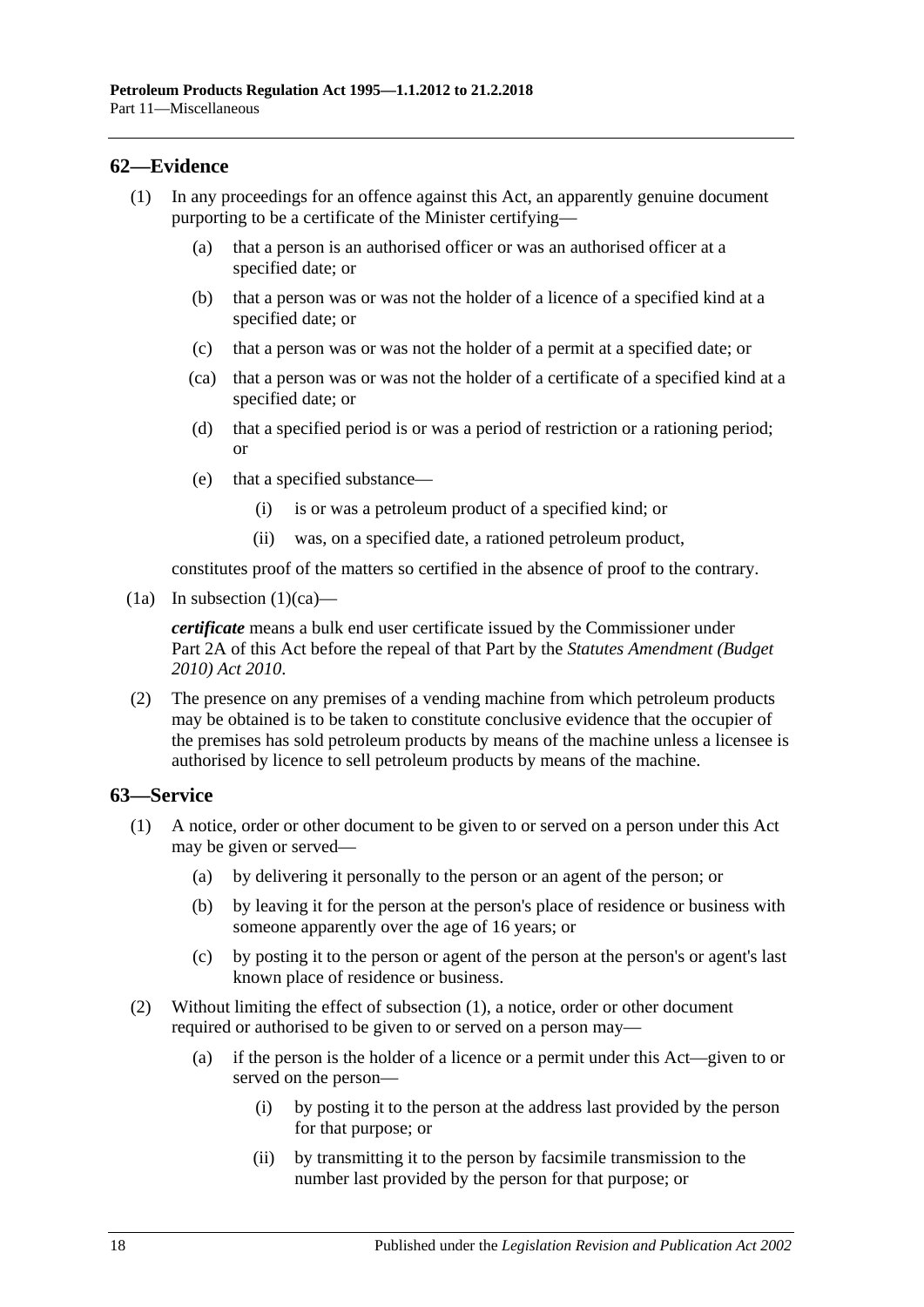(b) if the person is a company or registered body within the meaning of the *Corporations Act 2001* of the Commonwealth—be served on that company or registered body in accordance with section 109X or 601CX of that Act, as the case requires.

#### <span id="page-18-1"></span><span id="page-18-0"></span>**64—Regulations**

- (1) The Governor may make such regulations as are contemplated by, or necessary or expedient for the purposes of, this Act.
- (2) Without limiting the generality of [subsection](#page-18-1) (1), those regulations may—
	- (a) prescribe matters required or authorised to be prescribed under this Act;
	- (b) provide for and require the making of returns relating to dealings with petroleum products;
	- (c) provide for the keeping of records under this Act;
	- (d) fix fees (which may vary according to different factors) to be paid in respect of any matter under this Act and regulate the payment, recovery, waiver or reduction of such fees;
	- (e) impose a penalty not exceeding \$2 500 for a breach of a regulation.
- (2a) The Governor may make regulations authorising specified powers conferred by or under this Act to be exercised for the purposes of the administration or enforcement of a corresponding law.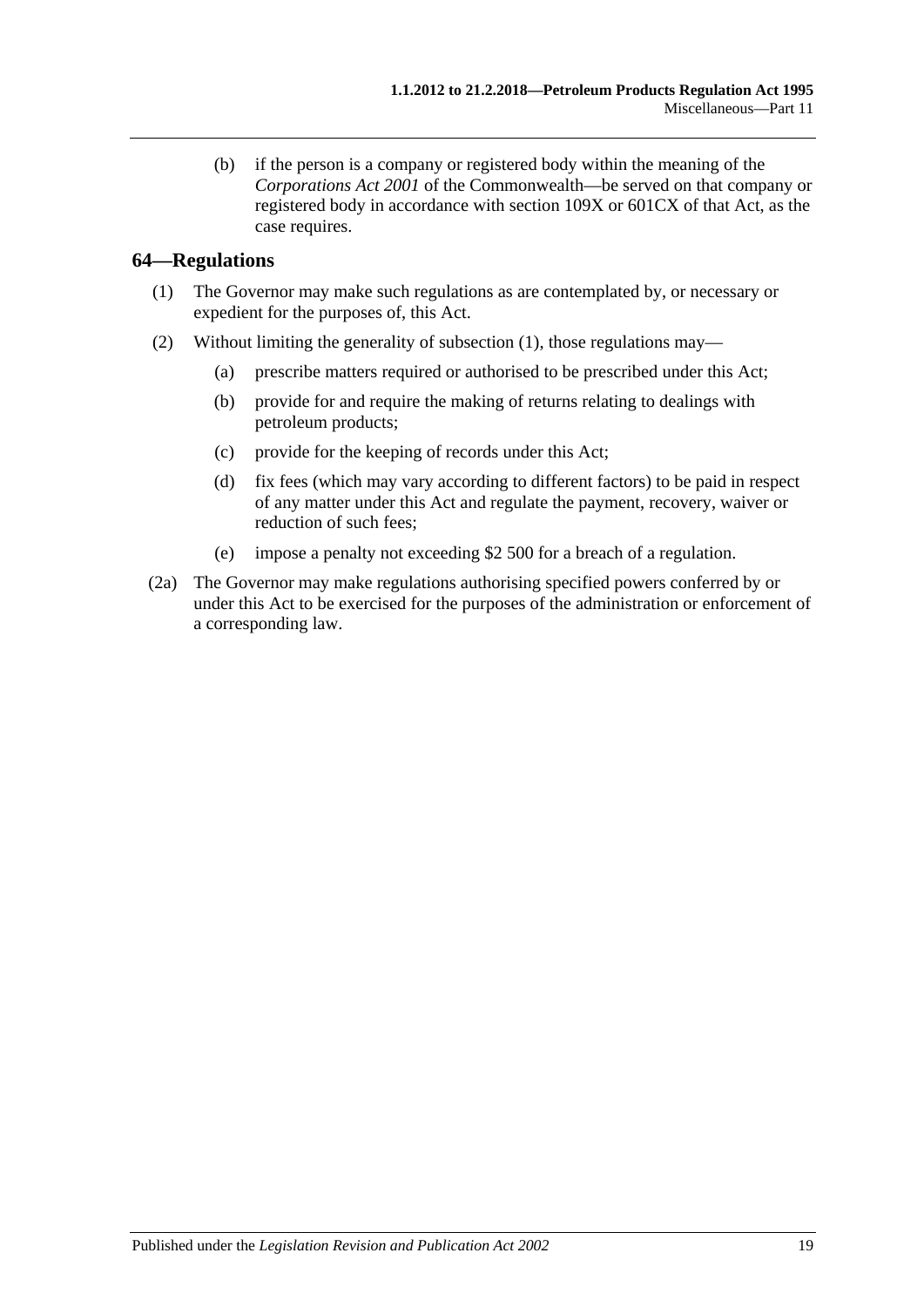# <span id="page-19-0"></span>**Legislative history**

#### **Notes**

- Amendments of this version that are uncommenced are not incorporated into the text.
- Please note—References in the legislation to other legislation or instruments or to titles of bodies or offices are not automatically updated as part of the program for the revision and publication of legislation and therefore may be obsolete.
- Earlier versions of this Act (historical versions) are listed at the end of the legislative history.
- For further information relating to the Act and subordinate legislation made under the Act see the Index of South Australian Statutes or www.legislation.sa.gov.au.

## **Legislation repealed by principal Act**

The *Petroleum Products Regulation Act 1995* repealed the following:

*Business Franchise (Petroleum Products) Act 1979 Motor Fuel Distribution Act 1973 Petroleum Shortages Act 1980*

### **Legislation amended by principal Act**

The *Petroleum Products Regulation Act 1995* amended the following: *Environment Protection Act 1993*

### **Principal Act and amendments**

| Year        | N <sub>0</sub> | Title                                                                                      | Assent    | Commencement                                                                                                                                                                                                                          |
|-------------|----------------|--------------------------------------------------------------------------------------------|-----------|---------------------------------------------------------------------------------------------------------------------------------------------------------------------------------------------------------------------------------------|
| 1995        | 30             | <b>Petroleum Products Regulation</b><br>Act 1995                                           | 27.4.1995 | 1.7.1995 (Gazette 1.6.1995 p2529)                                                                                                                                                                                                     |
| 1998        | 29             | <b>Petroleum Products Regulation</b><br>(Licence Fees and Subsidies)<br>Amendment Act 1998 | 16.4.1998 | 1.5.1998 (Gazette 23.4.1998 p1926)                                                                                                                                                                                                    |
| 2000        | $\overline{4}$ | District Court (Administrative and<br>Disciplinary Division) Amendment<br>Act 2000         | 20.4.2000 | Sch 1 (cl 29)-1.6.2000 (Gazette<br>18.5.2000 p2554)                                                                                                                                                                                   |
| <b>2000</b> | 21             | National Tax Reform (State<br><i>Provisions</i> ) Act 2000                                 | 8.6.2000  | 8.6.2000                                                                                                                                                                                                                              |
| 2001        | 23             | <b>Statutes Amendment (Corporations)</b><br>Act 2001                                       | 14.6.2001 | Pt 27 (s $97$ )—15.7.2001 being the day on<br>which the <i>Corporations Act 2001</i> of the<br>Commonwealth came into operation:<br>Commonwealth of Australia Gazette<br>No. S 285, 13 July 2001 ( <i>Gazette</i><br>21.6.2001 p2270) |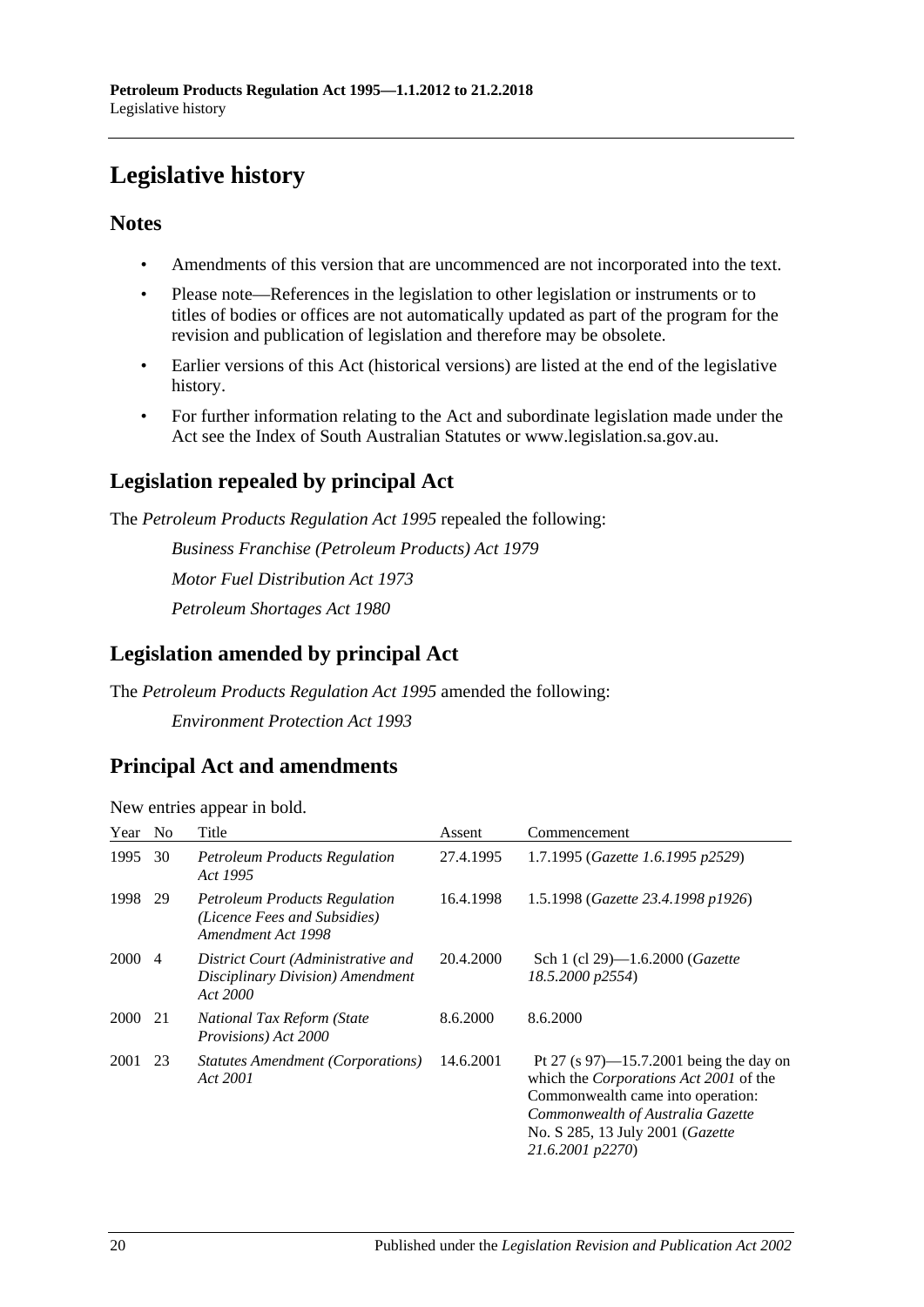| 2002 35 |     | <b>Statutes Amendment (Stamp Duties)</b><br>and Other Measures) Act 2002       | 28.11.2002 | Pt 5 (s 14)-28.11.2002: s 2(1)                                  |
|---------|-----|--------------------------------------------------------------------------------|------------|-----------------------------------------------------------------|
| 2007    | 35  | <b>Statutes Amendment (Petroleum</b><br>Products) Act 2007                     | 20.9.2007  | Pt 3 (ss $5-21$ )-1.7.2008 ( <i>Gazette</i><br>13.3.2008 p1006) |
| 2009    | -84 | <b>Statutes Amendment (Public Sector</b><br>Consequential Amendments) Act 2009 | 10.12.2009 | Pt 111 (s $263$ )—1.2.2010 ( <i>Gazette</i><br>28.1.2010 p320)  |
| 2010 22 |     | Statutes Amendment (Budget 2010)<br>Act 2010                                   | 18.11.2010 | Pt 9 (ss $45 - 58$ ) $-1.1.2011$ : s $2(5)$                     |
| 2011 36 |     | <b>Statutes Amendment (Directors'</b><br>Liability) Act 2011                   | 22.9.2011  | Pt 14 (ss 16-19)-1.1.2012 (Gazette<br>15.12.2011 p4988)         |
| 2017    | -51 | Statutes Amendment (SACAT No 2)<br>Act 2017                                    | 28.11.2017 | Pt 35 (ss 195 to 198)-22.2.2018 (Gazette<br>30.1.2018 p524)     |

## **Provisions amended**

New entries appear in bold.

|  |  | Entries that relate to provisions that have been deleted appear in italics. |  |
|--|--|-----------------------------------------------------------------------------|--|
|--|--|-----------------------------------------------------------------------------|--|

| Provision                                      | How varied                                                            | Commencement |
|------------------------------------------------|-----------------------------------------------------------------------|--------------|
| Long title                                     | amended under Legislation Revision and<br><b>Publication Act 2002</b> |              |
|                                                | substituted by 35/2007 s 5                                            | 1.7.2008     |
| Pt1                                            |                                                                       |              |
| s <sub>2</sub>                                 | omitted under Legislation Revision and<br><b>Publication Act 2002</b> |              |
| s <sub>3</sub>                                 | deleted by 29/1998 s 3                                                | 1.5.1998     |
| s <sub>4</sub>                                 |                                                                       |              |
| s(4(1))                                        |                                                                       |              |
| annual licence                                 | deleted by $29/1998 s 4(a)$                                           | 1.5.1998     |
| bulk end user<br>certificate                   | inserted by $29/1998 s 4(b)$                                          | 1.5.1998     |
|                                                | deleted by $21/2000 s 14(a)$                                          | 8.6.2000     |
| certificate                                    | inserted by $29/1998 s 4(b)$                                          | 1.5.1998     |
|                                                | deleted by $21/2000 s 14(a)$                                          | 8.6.2000     |
| bulk end user<br>certificate or<br>certificate | inserted by $21/2000 s 14(a)$                                         | 8.6.2000     |
|                                                | deleted by $22/2010 s 45(1)$                                          | 1.1.2011     |
| Commissioner                                   | amended by $29/1998$ s $4(c)$                                         | 1.5.1998     |
| Commonwealth<br>customs duty                   | inserted by $29/1998$ s $4(d)$                                        | 1.5.1998     |
| Commonwealth<br>excise duty                    | inserted by $29/1998$ s $4(d)$                                        | 1.5.1998     |
| condition                                      | amended by $29/1998$ s $4(e)$                                         | 1.5.1998     |
|                                                | amended by 22/2010 s 45(2)                                            | 1.1.2011     |
| <b>Consumer Price</b><br><i>Index</i>          | deleted by $29/1998 s 4(f)$                                           | 1.5.1998     |
| conveyance                                     | deleted by 35/2007 s 6                                                | 1.7.2008     |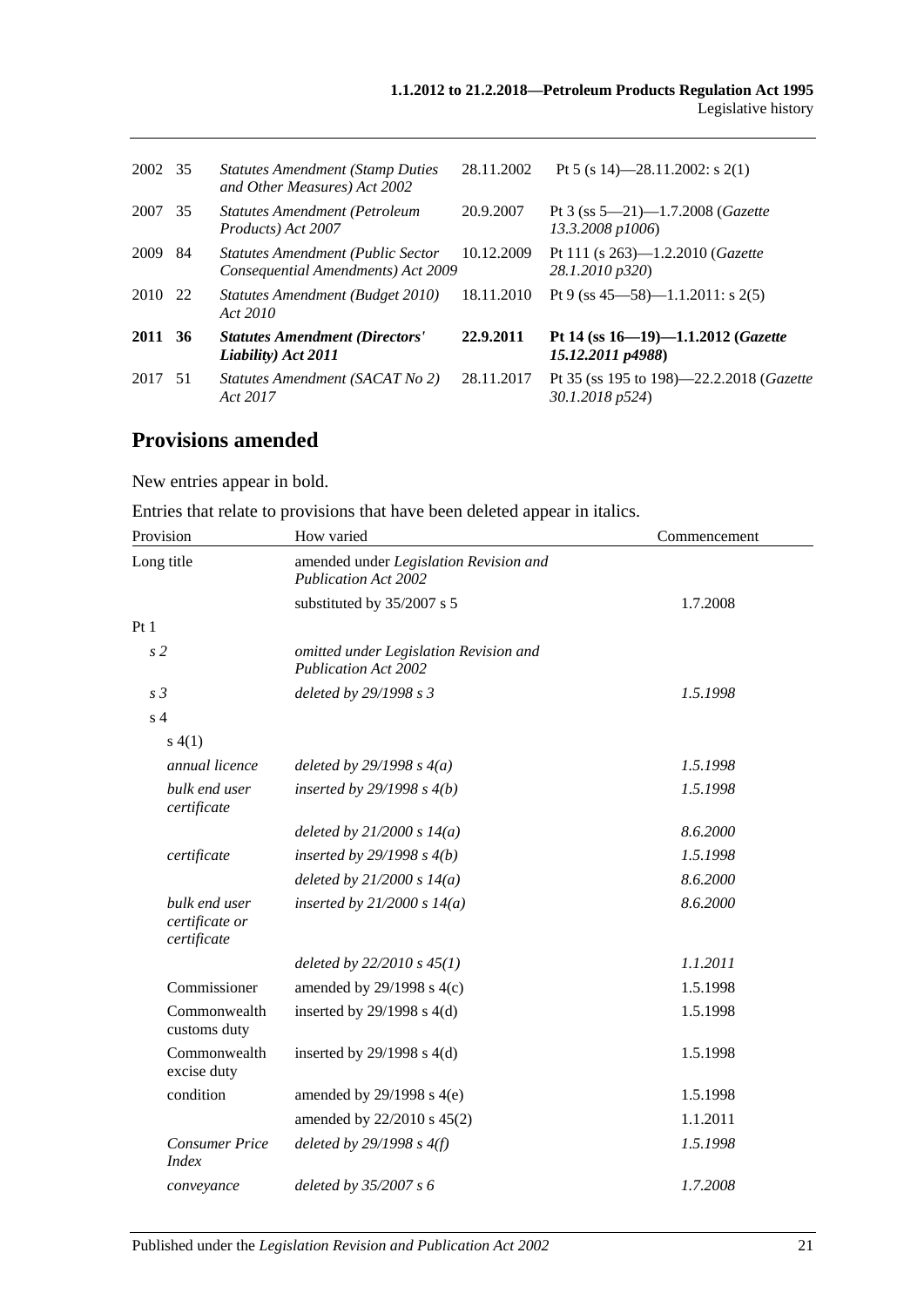|                |                                       | corresponding law inserted by $29/1998$ s $4(g)$ | 1.5.1998 |
|----------------|---------------------------------------|--------------------------------------------------|----------|
|                |                                       | dangerous situation deleted by 35/2007 s 6       | 1.7.2008 |
|                | development<br>authorisation          | deleted by $35/2007 s 6$                         | 1.7.2008 |
|                | eligible petroleum<br>products        | inserted by $29/1998$ s $4(h)$                   | 1.5.1998 |
|                | Environment<br><b>Protection Fund</b> | deleted by $29/1998 s 4(i)$                      | 1.5.1998 |
|                | <b>Highways Fund</b>                  | deleted by $29/1998 s 4(i)$                      | 1.5.1998 |
|                | industrial pump                       | deleted by $35/2007 s 6$                         | 1.7.2008 |
|                | licence                               | amended by $29/1998$ s $4(j)$                    | 1.5.1998 |
|                |                                       | member of a group deleted by $29/1998 s 4(k)$    | 1.5.1998 |
|                | monthly licence                       | deleted by $29/1998 s 4(k)$                      | 1.5.1998 |
|                | user certificate                      | off-road diesel fuel inserted by 29/1998 s 4(l)  | 1.5.1998 |
|                |                                       | deleted by $21/2000 s 14(b)$                     | 8.6.2000 |
|                | plant                                 | deleted by 35/2007 s 6                           | 1.7.2008 |
|                | prescribed retail<br>sale             | deleted by 35/2007 s 6                           | 1.7.2008 |
|                | relevant period                       | deleted by $29/1998 s 4(m)$                      | 1.5.1998 |
|                | retail licence                        | inserted by $29/1998$ s $4(m)$                   | 1.5.1998 |
|                | <b>Retail Outlets</b><br><b>Board</b> | deleted by $35/2007 s 6$                         | 1.7.2008 |
|                | retail sale                           | amended by $29/1998$ s $4(n)$                    | 1.5.1998 |
|                | voting share                          | deleted by $29/1998 s 4(o)$                      | 1.5.1998 |
|                | wholesale                             | inserted by $29/1998$ s $4(0)$                   | 1.5.1998 |
|                | wholesale licence                     | inserted by $29/1998$ s $4(0)$                   | 1.5.1998 |
|                | s(4(2)                                | substituted by $29/1998$ s $4(p)$                | 1.5.1998 |
| $s$ 4A         |                                       | inserted by 29/1998 s 5                          | 1.5.1998 |
| $s \, 4B$      |                                       | inserted by 29/1998 s 5                          | 1.5.1998 |
|                |                                       | deleted by 22/2010 s 46                          | 1.1.2011 |
| $s \, 4C$      |                                       | inserted by 29/1998 s 5                          | 1.5.1998 |
|                |                                       | deleted by 21/2000 s 15                          | 8.6.2000 |
| $s$ 4D         |                                       | inserted by 29/1998 s 5                          | 1.5.1998 |
| s <sub>5</sub> |                                       | deleted by 22/2010 s 47                          | 1.1.2011 |
| s <sub>7</sub> |                                       |                                                  |          |
|                | $s \, 7(2)$                           | deleted by 35/2007 s 7                           | 1.7.2008 |
| Pt 2           |                                       |                                                  |          |
| Pt 2 Div 1     |                                       | heading deleted by 29/1998 s 6                   | 1.5.1998 |
|                | s 8 before substitution<br>by 35/2007 |                                                  |          |
|                | $s \, \mathcal{S}(1)$                 | amended by $29/1998 s 7(a)$                      | 1.5.1998 |
|                | $s \& (Ia)$                           | inserted by $29/1998 s 7(b)$                     | 1.5.1998 |
|                | $s \, 8(2)$                           | deleted by $29/1998 s 7(c)$                      | 1.5.1998 |
| s <sub>8</sub> |                                       | substituted by 35/2007 s 8                       | 1.7.2008 |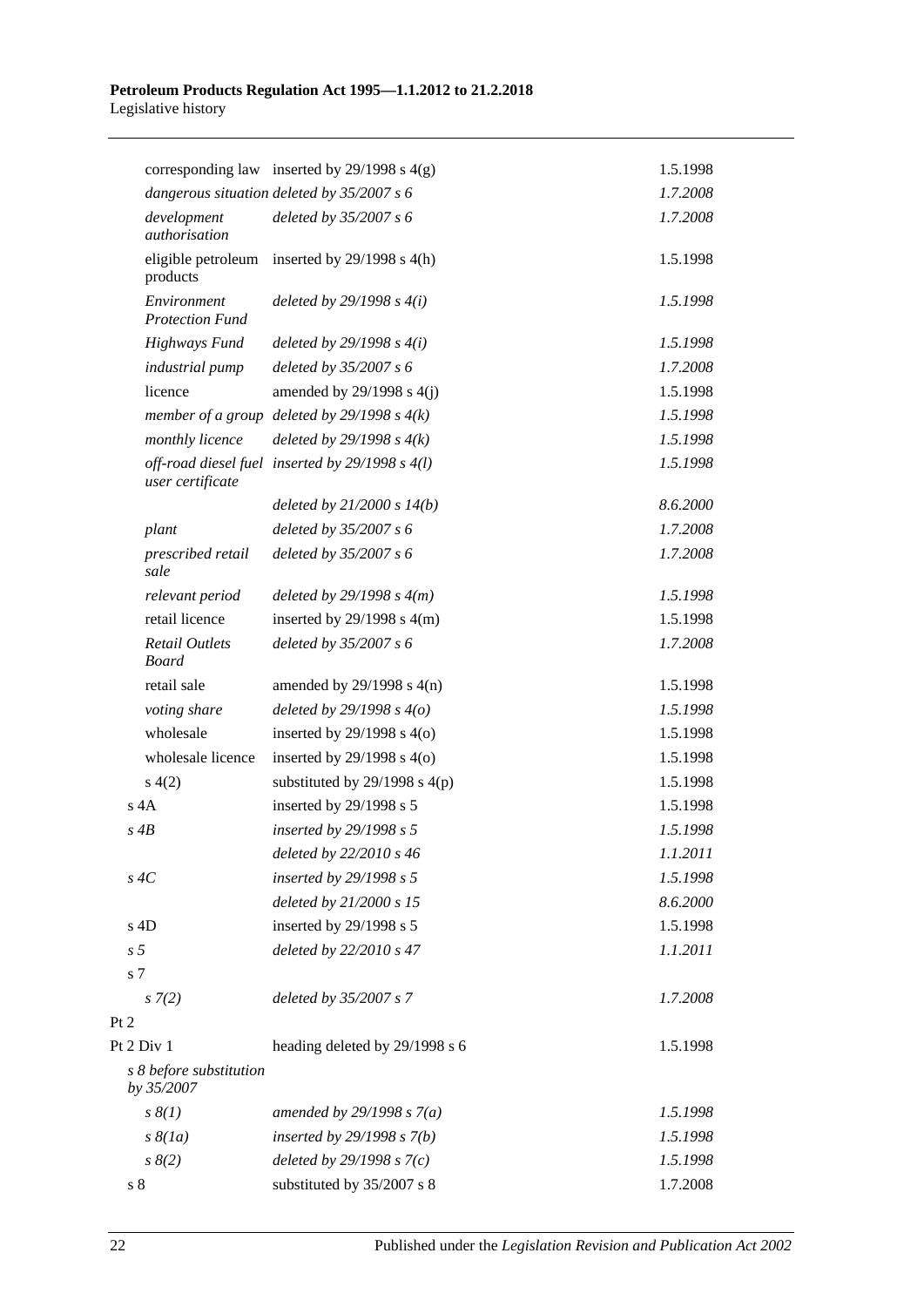|                                     | amended by 22/2010 s 48                | 1.1.2011 |
|-------------------------------------|----------------------------------------|----------|
| s 9                                 |                                        |          |
| $s \, 9(2)$                         | deleted by $29/1998 s 8(a)$            | 1.5.1998 |
| $s \, 9(3)$                         | amended by 29/1998 s 8(b)              | 1.5.1998 |
| $s\,9(4)$ and (5)                   | deleted by $29/1998 s 8(c)$            | 1.5.1998 |
| s 10                                |                                        |          |
| $s$ $10(1)$                         | deleted by $29/1998 s 9(a)$            | 1.5.1998 |
| 10(2)                               | amended by 29/1998 s 9(b)              | 1.5.1998 |
|                                     | substituted by 35/2007 s 9             | 1.7.2008 |
| s 10(4)                             | amended by 29/1998 s 9(c)              | 1.5.1998 |
| s 10(5)                             | inserted by $29/1998$ s $9(d)$         | 1.5.1998 |
| s 11                                |                                        |          |
| s 11(2)                             | amended by 29/1998 s 10                | 1.5.1998 |
|                                     | (a)—(e) deleted by $35/2007$ s $10(1)$ | 1.7.2008 |
|                                     | amended by 35/2007 s 10(2)             | 1.7.2008 |
|                                     | (ga) deleted by $22/2010$ s 49         | 1.1.2011 |
| $s$ $11(3)$                         | deleted by $35/2007 s 10(3)$           | 1.7.2008 |
| s 12                                |                                        |          |
| s 12(2)                             | amended by 35/2007 s 11                | 1.7.2008 |
| s 13                                |                                        |          |
| s 13(3)                             | inserted by 29/1998 s 11               | 1.5.1998 |
| $ss 14 - 16$                        | deleted by 35/2007 s 12                | 1.7.2008 |
| s 17                                | amended by 35/2007 s 13                | 1.7.2008 |
| s 19                                | deleted by 35/2007 s 14                | 1.7.2008 |
| Pt 2 Div 2                          | deleted by 29/1998 s 12                | 1.5.1998 |
| Pt 2A before deletion by<br>22/2010 | inserted by 29/1998 s 13               | 1.5.1998 |
| s 20                                |                                        |          |
| $s\,20(3)$                          | substituted by $21/2000 s 16(a)$       | 8.6.2000 |
| $s\,20(5)$                          | deleted by $21/2000 s 16(b)$           | 8.6.2000 |
| $s\,20(7)$                          | deleted by $21/2000 s 16(c)$           | 8.6.2000 |
| $s\,20(8)$                          | substituted by $21/2000 s 16(d)$       | 8.6.2000 |
| $s\,20(10)$                         | deleted by $21/2000 s 16(e)$           | 8.6.2000 |
| s <sub>23</sub>                     |                                        |          |
| $s\,23(7)$                          | deleted by $21/2000 s 17(a)$           | 8.6.2000 |
| $s\,23(12)$                         | deleted by $21/2000 s 17(b)$           | 8.6.2000 |
| $ss$ 23B and 23C                    | deleted by 21/2000 s 18                | 8.6.2000 |
| $s$ 23 $F$                          |                                        |          |
| $s$ 23 $F(1)$                       | amended by 21/2000 s 19                | 8.6.2000 |
| $s$ 23 $I$                          |                                        |          |
| $s$ 23 $I(1)$                       | substituted by 21/2000 s 20            | 8.6.2000 |
| Pt 2A                               | deleted by 22/2010 s 50                | 1.1.2011 |
| Pt3                                 | deleted by 35/2007 s 15                | 1.7.2008 |
|                                     |                                        |          |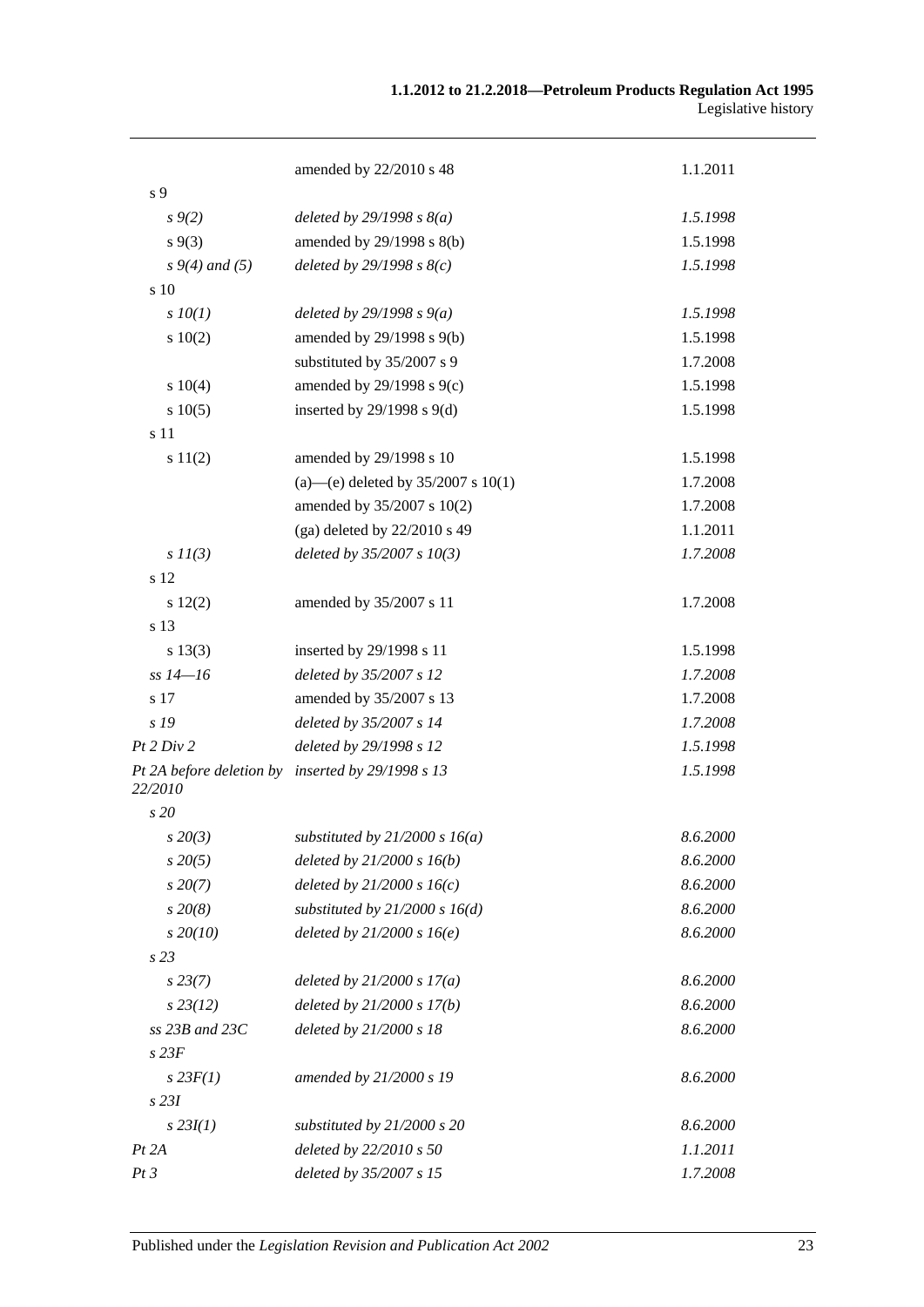| Pt4             | deleted by 35/2007 s 15                           | 1.7.2008 |
|-----------------|---------------------------------------------------|----------|
| Pt 5            |                                                   |          |
| s 34            |                                                   |          |
| $s \, 34(2)$    | substituted by 35/2007 s 16                       | 1.7.2008 |
| $s \, 34(6)$    | amended by 36/2011 s 16                           | 1.1.2012 |
| s 35            |                                                   |          |
| $s \, 35(1)$    | substituted by $29/1998$ s $14(a)$                | 1.5.1998 |
|                 | amended by 36/2011 s 17                           | 1.1.2012 |
| $s \, 35(2)$    | amended by 36/2011 s 17                           | 1.1.2012 |
| $s \; 35(3)$    | amended by 29/1998 s 14(b)                        | 1.5.1998 |
| s <sub>36</sub> |                                                   |          |
| s 36(5) and (7) | amended by 36/2011 s 18                           | 1.1.2012 |
| $Pt\,6$         | deleted by 35/2007 s 17                           | 1.7.2008 |
| Pt 7            | deleted by 35/2007 s 17                           | 1.7.2008 |
| Pt 8            |                                                   |          |
| s 42            |                                                   |          |
| $s\ 42(4)$      | amended by 29/1998 s 15                           | 1.5.1998 |
| s 44            |                                                   |          |
| $s\,44(1)$      | amended by 29/1998 s 16                           | 1.5.1998 |
|                 | (c), (h), (i) deleted by $35/2007$ s $18(1)$      | 1.7.2008 |
|                 | amended by 22/2010 s 51                           | 1.1.2011 |
| $s\,44(4)$      | amended by 35/2007 s 18(2)                        | 1.7.2008 |
| Pt 9            |                                                   |          |
| s 47            |                                                   |          |
| $s\,47(1)$      | amended by 29/1998 s $17(a)$ —(c)                 | 1.5.1998 |
|                 | (f) deleted by $35/2007$ s 19(1)                  | 1.7.2008 |
|                 | (ab) deleted by $22/2010$ s $52(1)$               | 1.1.2011 |
|                 | (ca) deleted by $22/2010$ s $52(2)$               | 1.1.2011 |
|                 | (e) and (ea) deleted by $22/2010$ s $52(3)$       | 1.1.2011 |
| $s\,47(2)$      | deleted by $4/2000 s 9(1)$ (Sch 1 cl 29(a))       | 1.6.2000 |
| $s\,47(3)$      | amended by 29/1998 s 17(d), (e)                   | 1.5.1998 |
|                 | amended by 22/2010 s 52(4)                        | 1.1.2011 |
| $s\,47(4)$      | amended by 29/1998 s 17(f)                        | 1.5.1998 |
|                 | deleted by 22/2010 s 52(5)                        | 1.1.2011 |
| $s\,47(5)$      | amended by 29/1998 s 17(g), (h)                   | 1.5.1998 |
|                 | (c) deleted by 35/2007 s 19(2)                    | 1.7.2008 |
| $s\,47(6)$      | deleted by $4/2000 s 9(1)$ (Sch 1 cl 29(b))       | 1.6.2000 |
| $s\,47(7)$      | substituted by 29/1998 s 17(i)                    | 1.5.1998 |
|                 | (e) deleted by 35/2007 s 19(3)                    | 1.7.2008 |
|                 | (b) deleted by $22/2010$ s $52(6)$                | 1.1.2011 |
|                 | (d) deleted by $22/2010$ s $52(7)$                | 1.1.2011 |
| $s\,47(8)$      | substituted by $4/2000$ s $9(1)$ (Sch 1 cl 29(c)) | 1.6.2000 |
|                 | deleted by 35/2007 s 19(4)                        | 1.7.2008 |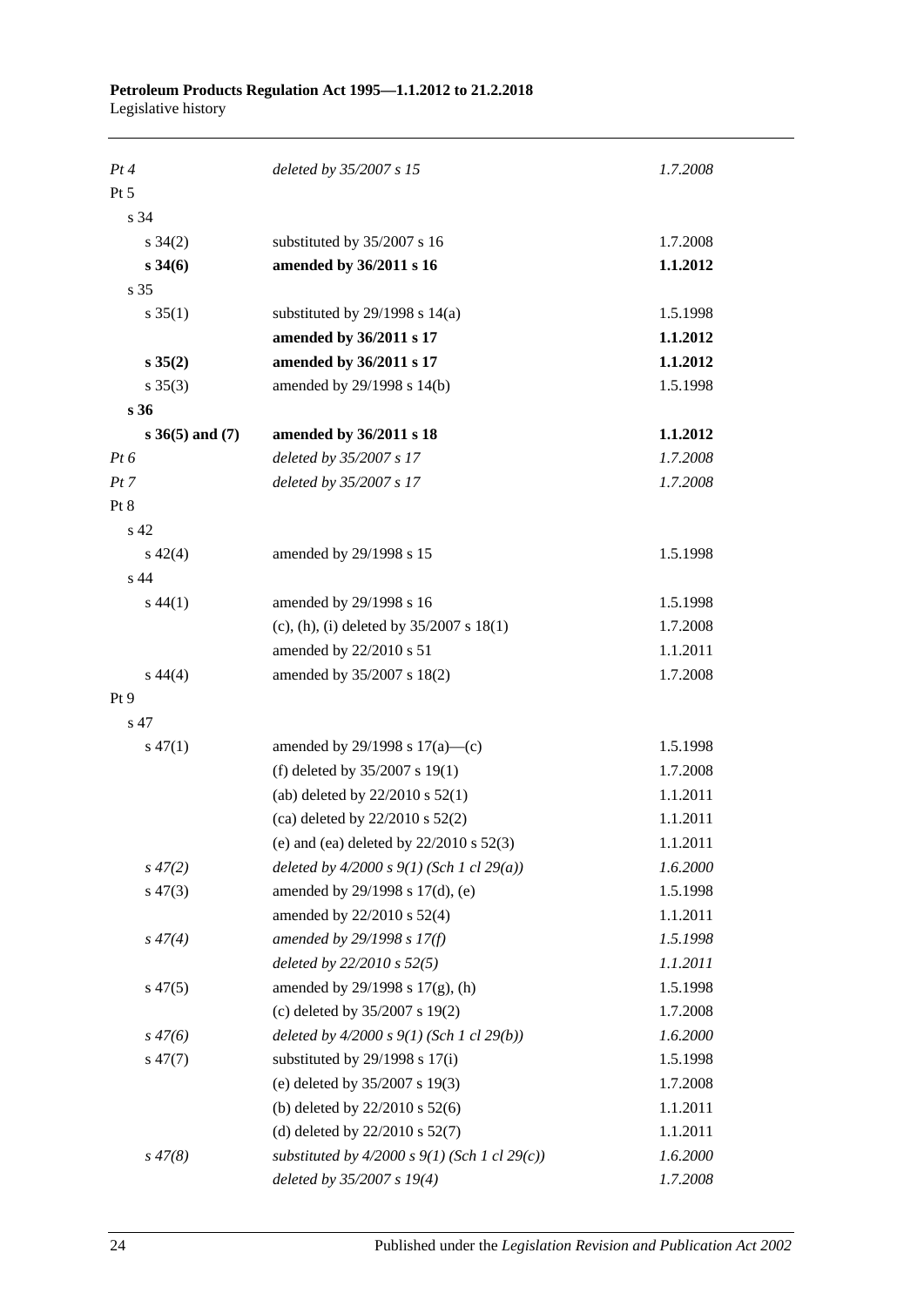| $s\,47(9)$                          | deleted by $4/2000 s 9(1)$ (Sch 1 cl 29(d))                           | 1.6.2000   |
|-------------------------------------|-----------------------------------------------------------------------|------------|
| $s\,47(10)$                         | deleted by $4/2000 s 9(1)$ (Sch 1 cl 29(e))                           | 1.6.2000   |
| $s\,47(11)$                         | deleted by $4/2000 s 9(1)$ (Sch 1 cl 29(f))                           | 1.6.2000   |
| Pt10                                | deleted by 29/1998 s 18                                               | 1.5.1998   |
| Pt 11                               |                                                                       |            |
| s 50                                |                                                                       |            |
| s 50(1)                             | substituted by 29/1998 s 19                                           | 1.5.1998   |
|                                     | amended by 21/2000 s 21                                               | 8.6.2000   |
|                                     | substituted by 22/2010 s 53                                           | 1.1.2011   |
| s <sub>52</sub>                     | substituted by 29/1998 s 20                                           | 1.5.1998   |
| s 53                                |                                                                       |            |
| s $53(1)$ and (2)                   | amended by $29/1998$ s $21(a)$                                        | 1.5.1998   |
| s 53(3)                             | inserted by 29/1998 s 21(b)                                           | 1.5.1998   |
| s 53(4)                             | inserted by 29/1998 s 21(b)                                           | 1.5.1998   |
|                                     | substituted by 22/2010 s 54                                           | 1.1.2011   |
| s 53A                               | inserted by 29/1998 s 22                                              | 1.5.1998   |
|                                     | amended by 22/2010 s 55                                               | 1.1.2011   |
| s 56                                | amended by 29/1998 s 23                                               | 1.5.1998   |
|                                     | substituted by 35/2002 s 14                                           | 28.11.2002 |
| $s\,56(3)$                          | amended by 22/2010 s 56                                               | 1.1.2011   |
| s <sub>58</sub>                     | deleted by 84/2009 s 263                                              | 1.2.2010   |
| s <sub>59</sub>                     | deleted by 36/2011 s 19                                               | 1.1.2012   |
| s 61                                |                                                                       |            |
| s 61(1)                             | substituted by 29/1998 s 24                                           | 1.5.1998   |
| s 62                                |                                                                       |            |
| s 62(1)                             | amended by 29/1998 s 25                                               | 1.5.1998   |
| s $62(1a)$                          | inserted by 22/2010 s 57                                              | 1.1.2011   |
| s 63                                |                                                                       |            |
| s 63(2)                             | amended by 23/2001 s 97                                               | 15.7.2001  |
| s 64                                |                                                                       |            |
| $s\,64(2a)$                         | inserted by 29/1998 s 26                                              | 1.5.1998   |
| $s\,64(3)$ and (4)                  | deleted by 35/2007 s 20                                               | 1.7.2008   |
| Sch 1 before deletion by<br>35/2007 |                                                                       |            |
| $cl$ 3                              |                                                                       |            |
| cl 3(1)                             | amended by 29/1998 s 27                                               | 1.5.1998   |
| Sch 1                               | deleted by 35/2007 s 21                                               | 1.7.2008   |
| Sch <sub>2</sub>                    | deleted by 29/1998 s 28                                               | 1.5.1998   |
| Sch 3 before deletion by<br>35/2007 |                                                                       |            |
| cl1                                 | omitted under Legislation Revision and<br><b>Publication Act 2002</b> |            |
| Sch <sub>3</sub>                    | deleted by 35/2007 s 21                                               | 1.7.2008   |